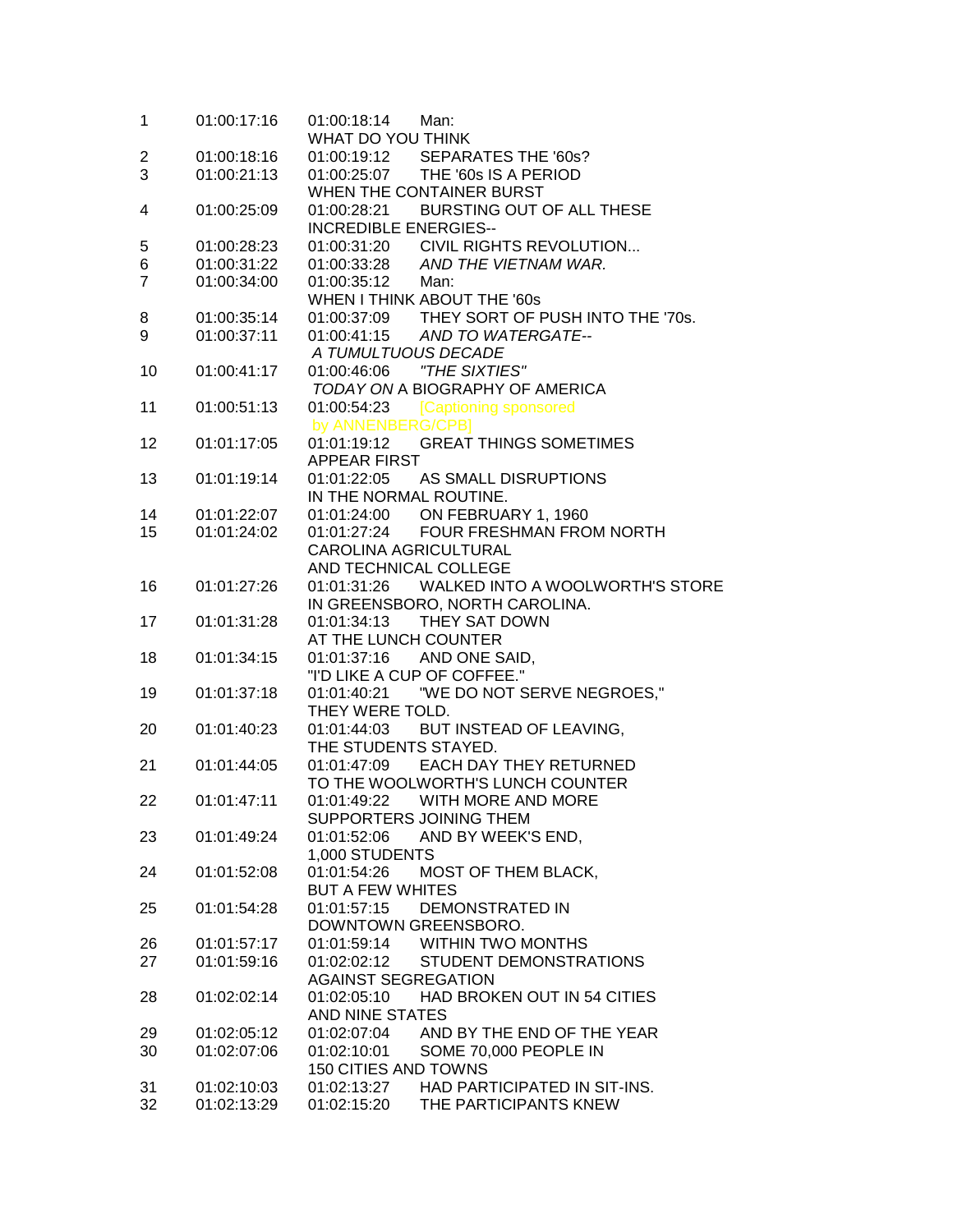|    |             | <b>FROM THE BEGINNING</b>                      |
|----|-------------|------------------------------------------------|
| 33 | 01:02:15:22 | 01:02:18:07 THAT THEY WERE MAKING HISTORY.     |
| 34 | 01:02:18:09 | 01:02:22:02<br>THE MOVEMENT THAT SWEPT THROUGH |
|    |             | THE SOUTH AND ACROSS THE NATION                |
| 35 | 01:02:22:04 | <b>IN THE 1960s</b><br>01:02:24:15             |
|    |             | DID NOT HAPPEN OVERNIGHT.                      |
| 36 | 01:02:24:17 | 01:02:27:05<br><b>ITS ROOTS REACHED BACK</b>   |
|    |             | TO THE AFRICAN AMERICANS                       |
| 37 | 01:02:27:07 | <b>WHO HAD STRUGGLED</b><br>01:02:29:00        |
|    |             | <b>AGAINST SLAVERY</b>                         |
| 38 | 01:02:29:02 | 01:02:31:12 AND TO FREDERICK DOUGLASS          |
|    |             | AND IDA B. WELLS                               |
|    | 01:02:31:14 | 01:02:34:29<br>FIGHTING TERROR AND BETRAYAL    |
| 39 |             |                                                |
|    |             | AFTER THE CIVIL WAR                            |
| 40 | 01:02:35:01 | AND TO THE ACTIVISTS<br>01:02:37:17            |
|    |             | WHO'D OPPOSED JIM CROW                         |
| 41 | 01:02:37:19 | IN THE EARLY 20th CENTURY<br>01:02:39:04       |
| 42 | 01:02:39:06 | AND MORE RECENTLY, TO THE<br>01:02:42:21       |
|    |             | N.A.A.C.P.'s LEGAL VICTORIES                   |
| 43 | 01:02:42:23 | AND THE MONTGOMERY BUS BOYCOTT<br>01:02:44:27  |
|    |             | OF THE 1950s.                                  |
| 44 | 01:02:48:05 | BY THE EARLY 1960s<br>01:02:49:11              |
| 45 | 01:02:49:13 | AMONG AFRICAN AMERICANS<br>01:02:51:26         |
|    |             | ALL OVER THE SOUTH                             |
| 46 | 01:02:51:28 | 01:02:54:15<br>THERE WAS A SPARK               |
|    |             | OF RISING EXPECTATIONS.                        |
| 47 | 01:02:54:17 | THE FEDERAL GOVERNMENT HAD<br>01:02:58:02      |
|    |             | BEGUN TO COME AROUND.                          |
| 48 | 01:02:58:04 | 01:03:03:00<br>PRESIDENT TRUMAN HAD TAKEN THE  |
|    |             | FIRST STEP AFTER WORLD WAR II                  |
| 49 | 01:03:03:02 | 01:03:05:02<br>DESEGREGATING THE ARMED FORCES. |
| 50 | 01:03:05:04 | 01:03:08:15<br>IN THE MID '50s, THE WARREN     |
|    |             | <b>COURT'S LANDMARK DECISION</b>               |
| 51 | 01:03:08:17 | IN BROWN v. BOARD OF EDUCATION<br>01:03:10:15  |
| 52 | 01:03:10:17 | HAD DECLARED AFTER MORE<br>01:03:13:10         |
|    |             | THAN HALF A CENTURY                            |
| 53 | 01:03:13:12 | 01:03:15:14 OF LEGALIZED RACE DISCRIMINATION   |
| 54 | 01:03:15:16 | 01:03:19:29<br>THAT SEPARATE PUBLIC FACILITIES |
|    |             | WERE INHERENTLY UNEQUAL                        |
|    |             | 01:03:22:23                                    |
| 55 | 01:03:20:01 | AND WERE THEREFORE                             |
|    |             | <b>AGAINST THE LAW.</b>                        |
| 56 | 01:03:22:25 | PRESSURED BY THE BROWN DECISION<br>01:03:25:05 |
| 57 | 01:03:25:07 | 01:03:28:26<br>PRESIDENT EISENHOWER GRUDGINGLY |
|    |             | <b>COMMITTED FEDERAL TROOPS</b>                |
| 58 | 01:03:28:28 | <b>TO ESCORT</b><br>01:03:31:12                |
|    |             | AFRICAN-AMERICAN STUDENTS                      |
| 59 | 01:03:31:14 | <b>WHO WENT TO REGISTER</b><br>01:03:34:00     |
|    |             | AT FORMERLY ALL-WHITE                          |
| 60 | 01:03:34:02 | 01:03:38:01<br>LITTLE ROCK HIGH SCHOOL         |
|    |             | IN ARKANSAS.                                   |
| 61 | 01:03:38:03 | 01:03:41:00<br>IT SEEMED THAT A SECOND         |
|    |             | RECONSTRUCTION WAS UNDERWAY.                   |
| 62 | 01:03:41:02 | 01:03:44:25<br>THE MOVEMENT HAD MORE MONEY,    |
|    |             | MORE FEDERAL SUPPORT                           |
| 63 | 01:03:44:27 | MORE GRASSROOTS ORGANIZATION<br>01:03:47:05    |
| 64 | 01:03:47:07 | AND A GROWING ARMY<br>01:03:49:24              |
|    |             |                                                |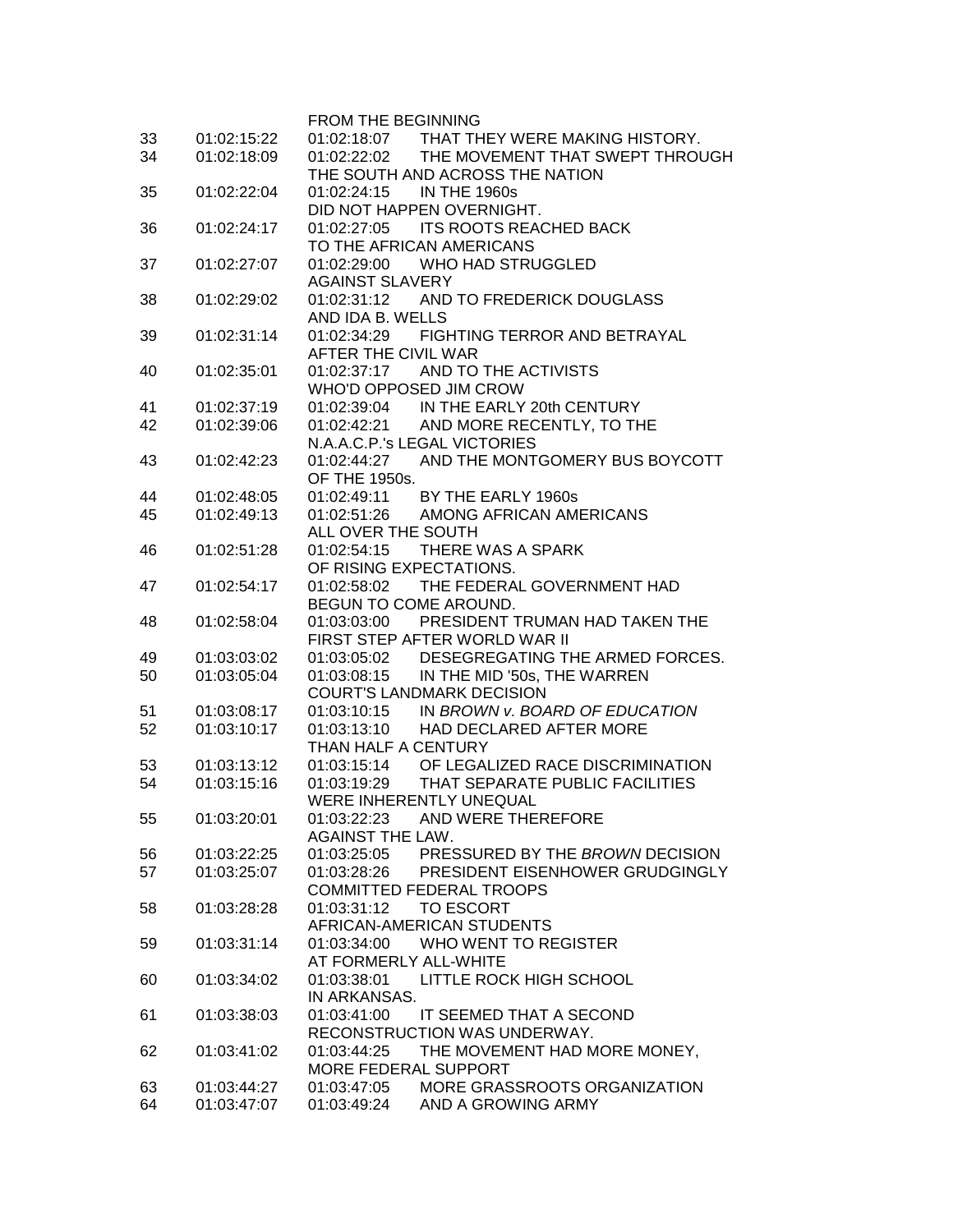|    |             | OF STUDENT VOLUNTEERS                                         |
|----|-------------|---------------------------------------------------------------|
| 65 | 01:03:49:26 | TO JOIN COMMUNITY ACTIVISTS.<br>01:03:51:22                   |
| 66 | 01:03:51:24 | IN 1960, POLITICAL ORGANIZER<br>01:03:54:11                   |
|    |             | <b>ELLA BAKER</b>                                             |
| 67 | 01:03:54:13 | 01:03:57:21 HAD HELPED THE STUDENTS                           |
|    |             | TO FORM THEIR OWN GROUP--                                     |
| 68 | 01:03:57:23 | 01:04:00:26 THE STUDENT NONVIOLENT                            |
|    |             | <b>COORDINATING COMMITTEE</b>                                 |
| 69 | 01:04:00:28 |                                                               |
| 70 | 01:04:02:06 | 01:04:02:04 KNOWN AS SNCC.<br>01:04:04:12 MEANWHILE, REVEREND |
|    |             | <b>MARTIN LUTHER KING</b>                                     |
|    |             |                                                               |
| 71 | 01:04:04:14 | 01:04:07:05 BECAME THE MOVEMENT'S                             |
|    |             | CHARISMATIC LEADER.                                           |
| 72 | 01:04:07:07 | 01:04:08:27 BY THE EARLY '60s                                 |
| 73 | 01:04:08:29 | 01:04:12:10 HUNDREDS OF WHITE VOLUNTEERS--                    |
|    |             | STUDENTS, CLERGY, LAY PEOPLE--                                |
| 74 | 01:04:12:12 | 01:04:15:08 MOVED BY KING'S APPEAL                            |
|    |             | TO THEIR CONSCIENCES                                          |
| 75 | 01:04:15:10 | HAD JOINED THOUSANDS OF AFRICAN<br>01:04:19:11                |
|    |             | AMERICANS IN THE STRUGGLE.                                    |
| 76 | 01:04:19:13 | 01:04:21:15 THE REVOLUTION DEMANDED                           |
|    |             | <b>ACTIVIST'S COURAGE</b>                                     |
| 77 | 01:04:21:17 | IN THE FACE OF POTENTIALLY<br>01:04:25:08                     |
|    |             | DEADLY VIOLENCE.                                              |
| 78 | 01:04:25:10 | 01:04:29:28 IN MAY OF 1961, CORE,                             |
|    |             | THE CONGRESS FOR RACIAL EQUALITY                              |
| 79 | 01:04:30:00 | 01:04:32:20<br>ORGANIZED FREEDOM RIDES                        |
|    |             | ON BUSES                                                      |
|    | 01:04:32:22 | 01:04:35:10 FROM WASHINGTON TO NEW ORLEANS                    |
| 80 |             |                                                               |
| 81 | 01:04:35:12 | 01:04:37:14<br>A DIRECT ACTION ATTEMPT                        |
| 82 | 01:04:37:16 | 01:04:41:13<br>TO DESEGREGATE                                 |
|    |             | INTERSTATE TRANSPORTATION.                                    |
| 83 | 01:04:41:15 | 01:04:43:28 IN TOWN AFTER TOWN, AS THEY                       |
|    |             | MOVED THROUGH THE DEEP SOUTH                                  |
| 84 | 01:04:44:00 | THE FREEDOM RIDERS<br>01:04:46:00                             |
|    |             | <b>WERE THREATENED</b>                                        |
| 85 | 01:04:46:02 | 01:04:50:04 MOBBED, BEATEN AND JAILED.                        |
| 86 | 01:04:50:06 | 01:04:52:27<br>PRESIDENT JOHN F. KENNEDY                      |
|    |             | AND HIS BROTHER, ROBERT                                       |
| 87 | 01:04:52:29 | 01:04:54:04<br>THE ATTORNEY GENERAL                           |
| 88 | 01:04:54:06 | <b>WATCHED CLOSELY AS</b><br>01:04:56:04                      |
|    |             | THE MOVEMENT GREW                                             |
| 89 | 01:04:56:06 | 01:04:58:01<br><b>BUT THEY WORRIED</b>                        |
|    |             | <b>ABOUT ALIENATING</b>                                       |
| 90 | 01:04:58:03 | <b>POWERFUL WHITE</b><br>01:04:59:29                          |
|    |             | SOUTHERN DEMOCRATS.                                           |
| 91 | 01:05:00:03 | AND IN TRUTH,<br>01:05:02:11                                  |
|    |             | THE KENNEDY BROTHERS WERE                                     |
|    |             |                                                               |
| 92 | 01:05:02:13 | 01:05:03:22<br>A LOT MORE INTERESTED                          |
| 93 | 01:05:03:24 | 01:05:05:22<br>IN THE COLD WAR                                |
|    |             | <b>AGAINST COMMUNISM</b>                                      |
| 94 | 01:05:05:24 | 01:05:08:06<br>THEN IN DISMANTLING                            |
|    |             | SEGREGATION AT HOME.                                          |
| 95 | 01:05:08:08 | WHILE THE PRESIDENT SENT<br>01:05:11:11                       |
|    |             | A SECRET INVASION FORCE                                       |
| 96 | 01:05:11:13 | ON A DISASTROUS MISSION<br>01:05:14:09                        |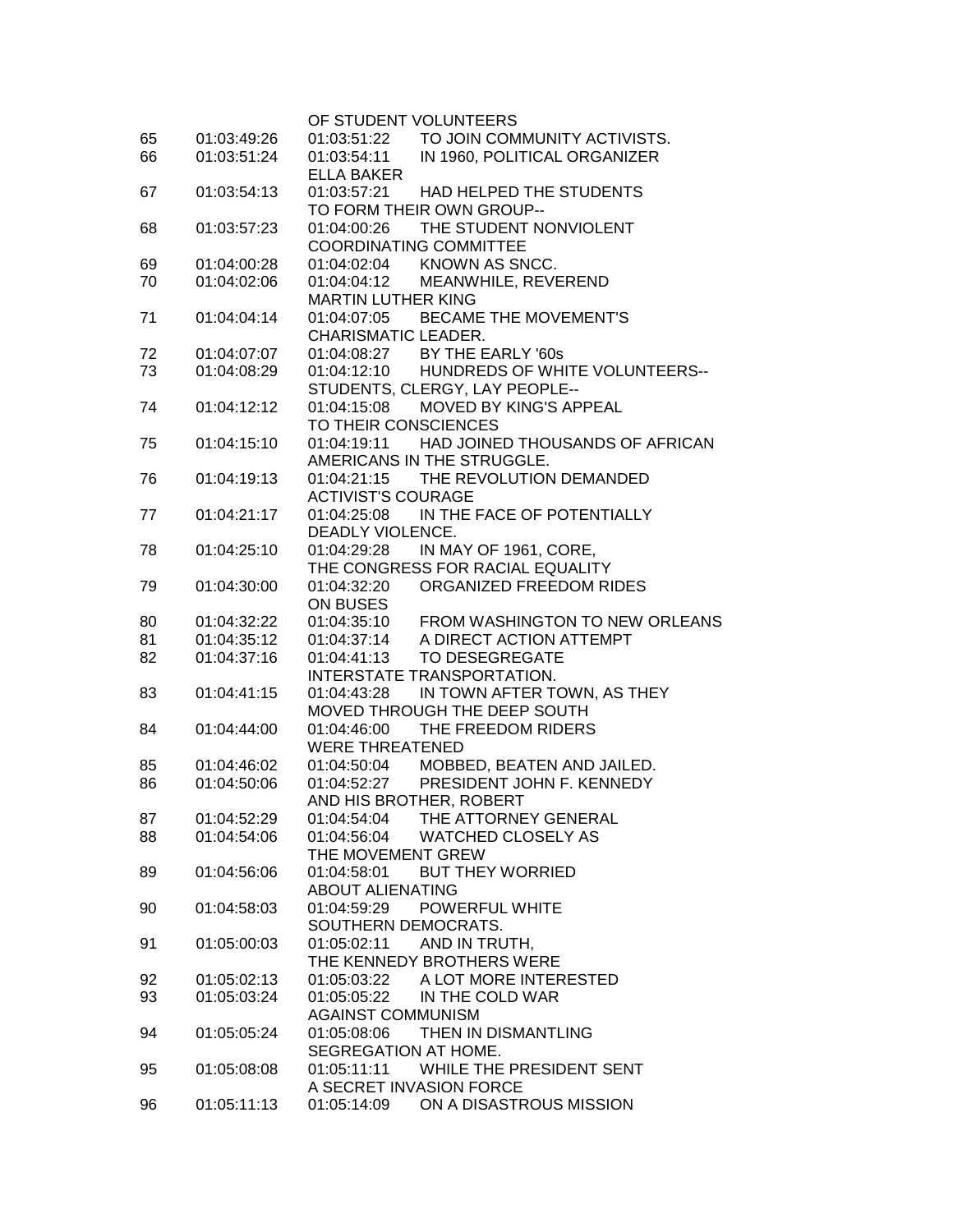|     |             | TO CUBA'S BAY OF PIGS                                 |  |
|-----|-------------|-------------------------------------------------------|--|
| 97  | 01:05:14:11 | 01:05:16:11<br>AND WENT TO THE BRINK                  |  |
|     |             | OF NUCLEAR WAR                                        |  |
| 98  | 01:05:16:13 | 01:05:19:08<br>OVER THE INSTALLATION                  |  |
|     |             | OF SOVIET MISSILES IN CUBA                            |  |
| 99  | 01:05:19:10 | 01:05:21:13<br>HE DRAGGED HIS FEET                    |  |
|     |             | ON CIVIL RIGHTS.                                      |  |
| 100 | 01:05:21:15 | 01:05:24:05 KENNEDY'S INACTION                        |  |
|     |             | <b>INFURIATED BLACK ACTIVISTS</b>                     |  |
| 101 | 01:05:24:07 | 01:05:26:19 LIKE JAMES BALDWIN                        |  |
|     |             | AND MALCOLM X                                         |  |
| 102 | 01:05:26:21 | ALREADY IMPATIENT WITH THE PACE<br>01:05:30:25        |  |
|     |             | AND DIRECTION OF CHANGE.                              |  |
| 103 | 01:05:30:27 | "BACK OFF THE CAMPAIGN<br>01:05:33:09                 |  |
|     |             | OF DIRECT ACTIONS"                                    |  |
| 104 | 01:05:33:11 | 01:05:35:18 THE KENNEDYS TOLD                         |  |
|     |             | CIVIL RIGHTS LEADERS.                                 |  |
| 105 | 01:05:35:20 | 01:05:37:14 "FOCUS ON VOTER REGISTRATION."            |  |
| 106 | 01:05:37:16 | 01:05:41:06 MOVEMENT VETERANS WERE RELUCTANT          |  |
|     |             | TO GIVE UP ANY TACTIC                                 |  |
| 107 | 01:05:41:08 | 01:05:44:16 BUT THEY DID SCALE UP                     |  |
|     |             | <b>VOTER REGISTRATION DRIVES</b>                      |  |
| 108 | 01:05:44:18 | 01:05:46:25 IN THE SOUTHERN TOWNS AND CITIES          |  |
| 109 | 01:05:46:27 | 01:05:49:14 WHERE WHITES HAD                          |  |
|     |             | LONG PREVENTED BLACKS                                 |  |
| 110 | 01:05:49:16 | 01:05:51:18 FROM EVEN REGISTERING TO VOTE.            |  |
| 111 | 01:05:51:20 | 01:05:53:29 WHITES RESPONDED                          |  |
|     |             | <b>WITH INTIMIDATION</b>                              |  |
| 112 | 01:05:54:01 | 01:05:55:17 AND TERROR AND MURDER.                    |  |
| 113 | 01:05:55:19 | 01:05:57:19 HARASSED, ASSAULTED, SHOT AT              |  |
| 114 | 01:05:57:21 | 01:06:00:12<br>SNCC ACTIVISTS WHO WORKED              |  |
|     |             | IN THE SOUTH                                          |  |
| 115 | 01:06:00:14 | 01:06:03:13<br>MARVELED AT THE COURAGE                |  |
|     |             | OF THE LOCAL PEOPLE                                   |  |
| 116 | 01:06:03:15 | 01:06:07:01 WHO GAVE THEM FOOD AND                    |  |
|     |             | SHELTER AT SUCH GREAT RISK.                           |  |
| 117 | 01:06:07:03 | 01:06:08:15 THE SNCC ACTIVISTS                        |  |
| 118 | 01:06:08:17 | 01:06:11:01 DETERMINED TO PUT THEIR LIVES             |  |
|     |             | ON THE LINE FOR JUSTICE.                              |  |
| 119 | 01:06:11:03 | 01:06:14:24<br>IN BIRMINGHAM, ALABAMA,                |  |
|     |             | IN MAY OF 1963                                        |  |
| 120 | 01:06:14:26 | 01:06:17:08<br>POLICE CHIEF BULL CONNOR               |  |
| 121 | 01:06:17:10 | <b>TURNED FIRE HOSES</b><br>01:06:19:14               |  |
|     |             | AND ATTACK DOGS LOOSE                                 |  |
| 122 | 01:06:19:16 | 01:06:21:27<br>ON CROWDS OF DEMONSTRATING             |  |
|     |             | SCHOOL CHILDREN.                                      |  |
| 123 | 01:06:22:28 | 01:06:26:22<br>(people screaming)                     |  |
| 124 | 01:06:26:24 | IT WAS HARD TO TURN AWAY<br>01:06:28:08               |  |
| 125 | 01:06:28:10 | WHEN THE TELEVISION NETWORKS<br>01:06:31:22           |  |
|     |             | BROADCAST IMAGES LIKE THIS ONE.                       |  |
| 126 | 01:06:36:08 | THESE KIND OF EVENTS<br>01:06:39:13                   |  |
|     |             | FINALLY PUSHED PRESIDENT KENNEDY                      |  |
| 127 | 01:06:39:15 | TO ANNOUNCE THAT<br>01:06:41:10                       |  |
|     |             | HE WOULD INTRODUCE                                    |  |
| 128 | 01:06:41:12 | 01:06:43:02<br><b>MAJOR CIVIL RIGHTS LEGISLATION.</b> |  |
| 129 | 01:06:43:04 | WE ARE CONFRONTED PRIMARILY<br>01:06:46:17            |  |
|     |             |                                                       |  |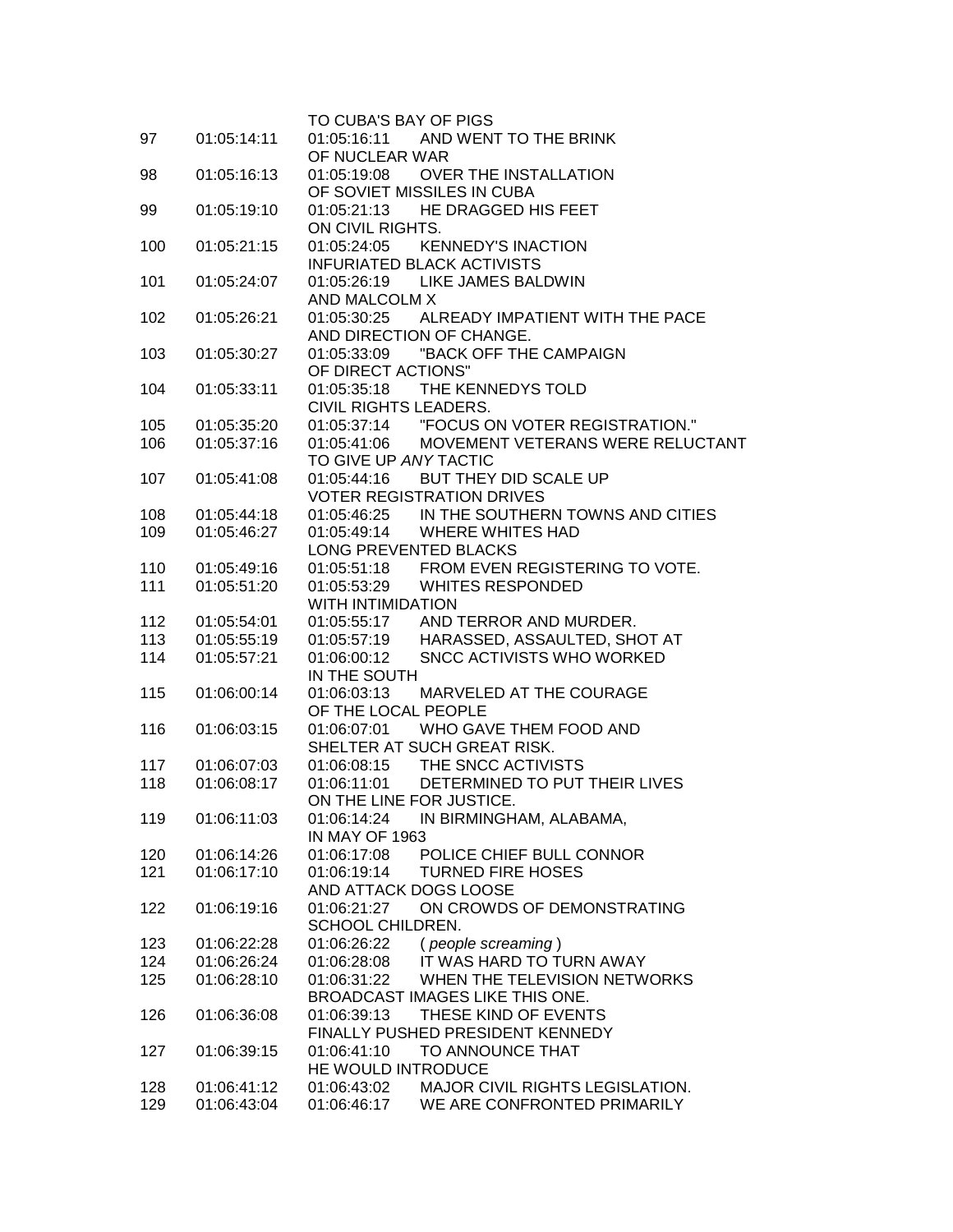|     |             | WITH A MORAL ISSUE.                             |
|-----|-------------|-------------------------------------------------|
| 130 | 01:06:46:19 | 01:06:48:27 IT IS AS OLD AS THE SCRIPTURES      |
| 131 | 01:06:48:29 | 01:06:52:00 AND AS CLEAR AS                     |
|     |             | THE AMERICAN CONSTITUTION.                      |
| 132 | 01:06:52:02 | 01:06:54:04 THE HEART OF THE QUESTION IS        |
| 133 | 01:06:54:06 | 01:06:57:03 WHETHER ALL AMERICANS               |
|     |             | ARE TO BE AFFORDED                              |
| 134 | 01:06:57:05 | 01:06:59:26 EQUAL RIGHTS AND                    |
|     |             | <b>EQUAL OPPORTUNITIES.</b>                     |
| 135 | 01:06:59:28 | 01:07:06:17 (singing "We Shall Overcome")       |
| 136 | 01:07:06:19 | 01:07:10:07<br>Scharff:                         |
|     |             | BY AUGUST OF 1963,                              |
|     |             | A NATIONAL TELEVISION AUDIENCE                  |
| 137 | 01:07:10:09 | <b>WATCHED LIVE</b><br>01:07:12:13              |
|     |             | ON ALL THREE NETWORKS                           |
| 138 | 01:07:12:15 | 01:07:17:07 AS MARTIN LUTHER KING LED           |
|     |             | THE MASSIVE MARCH ON WASHINGTON                 |
| 139 | 01:07:17:09 | 01:07:18:21 AND TOLD ABOUT HIS DREAM.           |
| 140 | 01:07:18:23 | 01:07:25:01 I HAVE A DREAM, THAT ONE DAY,       |
|     |             | THIS NATION WILL RISE UP                        |
| 141 | 01:07:25:03 | 01:07:29:14 AND LIVE OUT THE TRUE MEANING       |
|     |             | OF ITS CREED                                    |
| 142 | 01:07:29:16 | 01:07:32:23 THAT ALL MEN ARE CREATED EQUAL.     |
| 143 | 01:07:32:25 | 01:07:36:06<br>Scharff:                         |
|     |             | A NEW COMMITMENT, A NEW SPIRIT                  |
| 144 | 01:07:36:08 | 01:07:39:13 BUT PRESIDENT KENNEDY WAS           |
|     |             | ASSASSINATED IN NOVEMBER.                       |
| 145 | 01:07:39:15 | 01:07:42:27<br>THE TORCH PASSED TO THE NEW      |
|     |             | PRESIDENT, LYNDON JOHNSON.                      |
| 146 | 01:07:42:29 | NOW, JOHNSON WAS<br>01:07:45:07                 |
|     |             | SINCERELY DEDICATED                             |
| 147 | 01:07:45:09 | 01:07:49:08<br>TO ENDING LEGAL DISCRIMINATION,  |
|     |             | BUT HE WAS ALSO CALCULATING.                    |
| 148 | 01:07:49:10 | 01:07:50:22 HE HOPED TO GO DOWN                 |
| 149 | 01:07:50:24 | 01:07:53:14 AS ONE OF THE GREATEST              |
|     |             | PRESIDENTS IN HISTORY                           |
| 150 | 01:07:53:16 | 01:07:57:18 AND HE BELIEVED THAT HE COULD       |
|     |             | MAKE HIS REPUTATION FOR ALL TIME                |
| 151 | 01:07:57:20 | 01:07:59:17 ON THE CAUSE OF CIVIL RIGHTS.       |
| 152 | 01:07:59:19 | 01:08:01:03 CIVIL RIGHTS LEGISLATION            |
| 153 | 01:08:01:05 | COULD BE THE CORNERSTONE<br>01:08:04:03         |
|     |             | OF A LARGER PROGRAM OF REFORM                   |
| 154 | 01:08:04:05 | A PROGRAM TO REBUILD THE CITIES,<br>01:08:07:08 |
|     |             | TRAIN THE POOR FOR JOBS                         |
| 155 | 01:08:07:10 | PROVIDE HEALTH CARE<br>01:08:10:01              |
|     |             | TO INDIGENT AND ELDERLY PEOPLE                  |
| 156 | 01:08:10:03 | 01:08:11:16 TO DECLARE WAR ON POVERTY           |
| 157 | 01:08:11:18 | 01:08:14:29 AND BRING ABOUT A GREAT SOCIETY.    |
| 158 | 01:08:15:01 | 01:08:23:16 WE ARE GOING TO BUILD A GREAT       |
|     |             | SOCIETY, WHERE NO MAN OR WOMAN                  |
| 159 | 01:08:23:18 | 01:08:29:29 ARE THE VICTIM OF FEAR              |
|     |             | OR POVERTY OR HATRED.                           |
| 160 | 01:08:30:01 | 01:08:33:29<br>JOHNSON WAS A HUMAN VOLCANO,     |
|     |             | A CONTRADICTORY PERSONALITY                     |
| 161 | 01:08:34:01 | 01:08:37:04<br>WHO EMBODIED THE DEEP            |
|     |             | CONFLICTS OF HIS TIME.                          |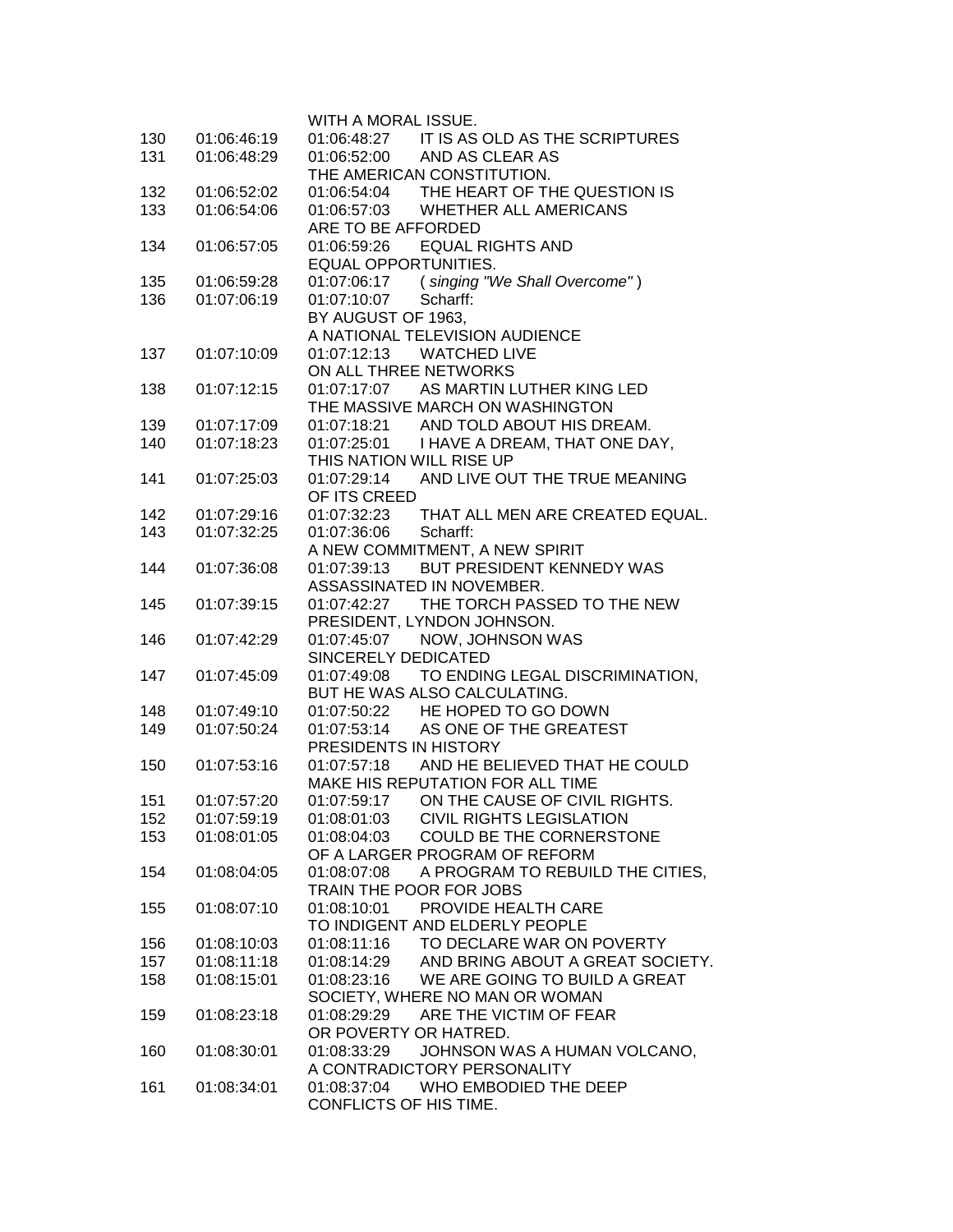| 162 | 01:08:37:06 | 01:08:39:26 FULL OF GOOD INTENTIONS<br>AND STRONG BELIEFS                      |
|-----|-------------|--------------------------------------------------------------------------------|
| 163 | 01:08:39:28 | 01:08:41:10 HE ALSO HAD A HUGE EGO                                             |
| 164 | 01:08:41:12 | 01:08:45:02 AND A LEGENDARY CAPACITY                                           |
|     |             | FOR VULGARITY AND MANIPULATION.                                                |
| 165 | 01:08:45:04 | 01:08:47:25<br>A PATRIOT, A PRAGMATIST                                         |
|     |             | AND A SELF-DECEIVER                                                            |
| 166 | 01:08:47:27 | 01:08:50:26 HE WAS BOTH GOOD OLD BOY                                           |
|     |             | AND GENIUS POLITICIAN.                                                         |
| 167 | 01:08:50:28 | 01:08:54:20 KENNEDY'S SOPHISTICATED CIRCLE                                     |
|     |             | CALLED HIM "UNCLE CORN PONE."                                                  |
| 168 | 01:08:54:22 | 01:08:58:10 BUT HE WAS ALSO A MASTER                                           |
|     |             | MANIPULATOR TO THE SENATORS                                                    |
| 169 | 01:08:58:12 | 01:09:01:15 WHO HAD KNOWN HIS POWER                                            |
|     |             | AS MAJORITY LEADER.                                                            |
| 170 | 01:09:01:17 | 01:09:04:15 JOHNSON'S PRESIDENTIAL PRESS                                       |
|     |             | SECRETARY, GEORGE REEDY                                                        |
| 171 | 01:09:04:17 | 01:09:06:10 RECALLED THAT THERE WAS NO SENSE                                   |
| 172 | 01:09:06:12 | 01:09:09:06 IN WHICH HE COULD BE                                               |
|     |             | DESCRIBED AS A PLEASANT MAN.                                                   |
| 173 | 01:09:09:08 | 01:09:12:12 HIS MANNERS WERE ATROCIOUS,                                        |
|     |             | NOT JUST SLOVENLY                                                              |
| 174 | 01:09:12:14 | BUT FREQUENTLY CALCULATED<br>01:09:15:11                                       |
|     |             | TO GIVE OFFENSE.                                                               |
| 175 | 01:09:15:13 |                                                                                |
| 176 | 01:09:17:05 |                                                                                |
|     |             | CAPABLE OF DOING SOMETHING                                                     |
| 177 | 01:09:20:19 | 01:09:22:01  "SO MAGNIFICENT                                                   |
| 178 | 01:09:22:03 | 01:09:25:04 THAT ALL OF HIS NASTY                                              |
|     |             | <b>CHARACTERISTICS WOULD FADE."</b>                                            |
| 179 | 01:09:25:06 | 01:09:26:22 AS PRESIDENT, JOHNSON HAD                                          |
| 180 | 01:09:26:24 | THE EXPERIENCE, THE SAVVY<br>01:09:29:09                                       |
|     |             | AND THE NERVE                                                                  |
| 181 | 01:09:29:11 | 01:09:33:17 TO PUSH THROUGH THE LANDMARK                                       |
|     |             | CIVIL RIGHTS ACT OF 1964.                                                      |
| 182 | 01:09:33:19 | 01:09:36:01 THE ACT BANNED                                                     |
|     |             | <b>RACE DISCRIMINATION</b>                                                     |
| 183 | 01:09:36:03 |                                                                                |
| 184 | 01:09:37:25 | 01:09:37:23 IN PUBLIC ACCOMMODATIONS--<br>01:09:41:06 RESTAURANTS AND THEATERS |
|     |             | AND HOTELS AND MOTELS--                                                        |
| 185 | 01:09:41:08 | 01:09:44:26<br>AND OUTLAWED SEGREGATION IN                                     |
|     |             | STATE-SUPPORTED INSTITUTIONS                                                   |
| 186 | 01:09:44:28 | LIKE SCHOOLS AND LIBRARIES<br>01:09:48:11                                      |
|     |             | AND PARKS AND PLAYGROUNDS.                                                     |
| 187 | 01:09:48:13 | IT GAVE THE JUSTICE DEPARTMENT<br>01:09:51:01                                  |
|     |             | <b>NEW POWERS</b>                                                              |
| 188 | 01:09:51:03 | TO ENFORCE CITIZENS'<br>01:09:53:08                                            |
|     |             | <b>CIVIL RIGHTS</b>                                                            |
| 189 | 01:09:53:10 | 01:09:55:10<br>AND IT ESTABLISHED A COMMISSION                                 |
| 190 | 01:09:55:12 | TO HANDLE DISCRIMINATION<br>01:09:58:13                                        |
|     |             |                                                                                |
|     |             | IN PRIVATE EMPLOYMENT.                                                         |
| 191 | 01:09:58:15 | AND WITH A WORD INSERTED<br>01:10:00:26<br><b>ALMOST AS A JOKE</b>             |
|     |             |                                                                                |
| 192 | 01:10:00:28 | 01:10:02:17<br>INTO TITLE SEVEN OF THE LAW                                     |
| 193 | 01:10:02:19 | 01:10:04:23 A PROVISION THAT WOULD                                             |
|     |             | <b>HAVE AN IMPACT</b>                                                          |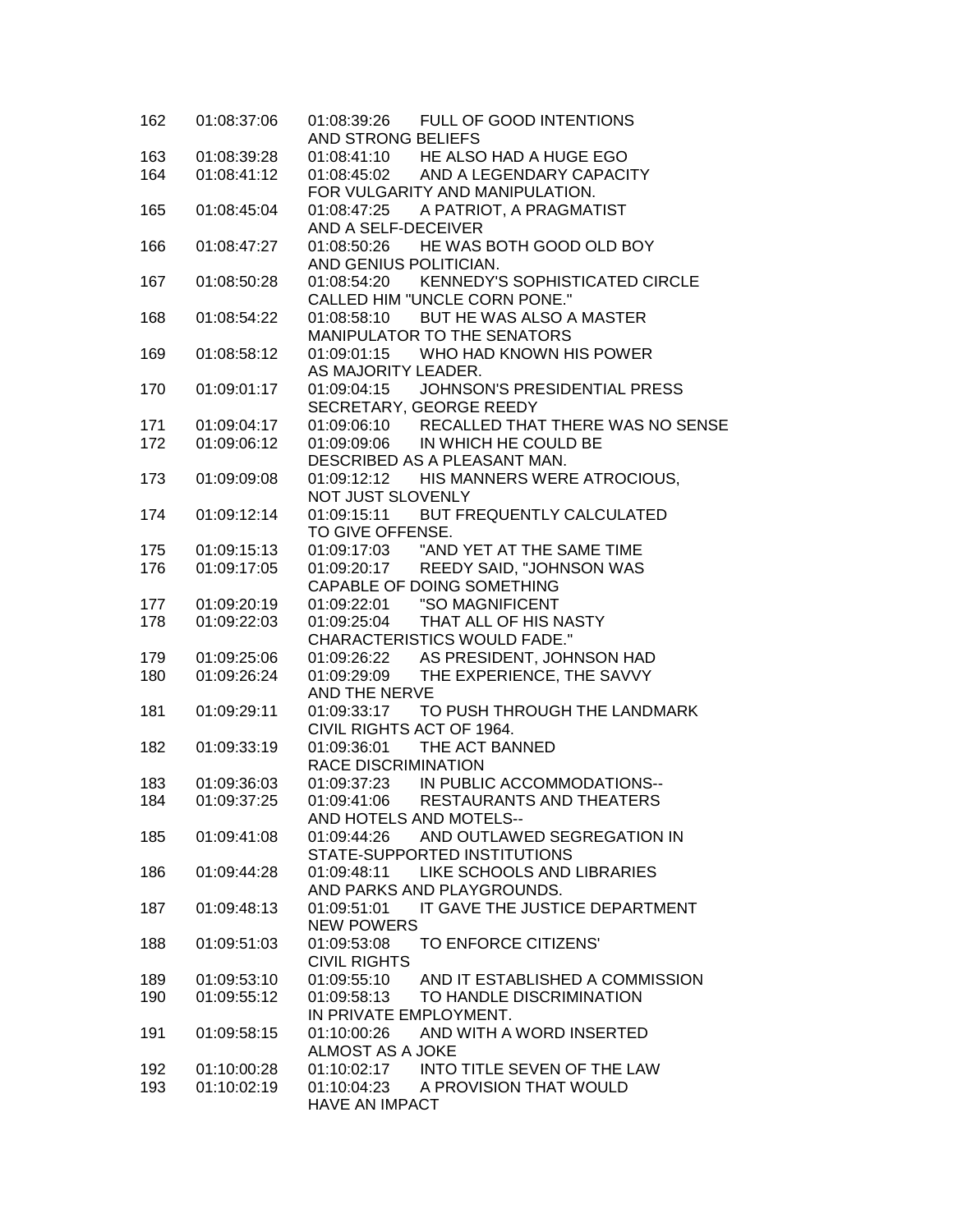| 194 | 01:10:04:25 | 01:10:06:10                   | NOBODY FORESAW AT THE TIME.                 |
|-----|-------------|-------------------------------|---------------------------------------------|
| 195 | 01:10:06:12 | 01:10:08:10                   | THE ACT EVEN                                |
|     |             | <b>BANNED DISCRIMINATION</b>  |                                             |
| 196 | 01:10:08:12 | 01:10:09:15                   | ON ACCOUNT OF SEX.                          |
| 197 | 01:10:09:17 | 01:10:11:02                   | IN JOHNSON'S WORDS                          |
| 198 | 01:10:11:04 | 01:10:15:27                   | "THE REVOLUTION HAD BEEN                    |
|     |             |                               | WRITTEN IN THE BOOKS OF LAW."               |
| 199 | 01:10:15:29 | 01:10:17:14                   | BUT FOR SNCC VOLUNTEERS                     |
| 200 | 01:10:17:16 | 01:10:20:00                   | WHO HAD LIVED WITH THE FEAR                 |
|     |             |                               | AND REALITY OF BLOODY VIOLENCE              |
| 201 | 01:10:20:02 |                               | 01:10:22:18 WHO HAD SEEN THE EFFECTS        |
|     |             | ON AFRICAN AMERICANS          |                                             |
| 202 | 01:10:22:20 | 01:10:25:28                   | OF THE GRINDING POVERTY AND                 |
|     |             |                               | DENIAL OF BASIC OPPORTUNITY                 |
| 203 | 01:10:26:00 |                               | 01:10:28:02 AND ATTACKS ON HUMAN DIGNITY    |
| 204 | 01:10:28:04 | 01:10:31:12                   | THE CIVIL RIGHTS ACT                        |
|     |             |                               | WAS A HALFWAY MEASURE.                      |
| 205 | 01:10:31:14 | 01:10:33:26                   | IT WAS JUST TOO LITTLE,                     |
|     |             | TOO LATE.                     |                                             |
| 206 | 01:10:33:28 | 01:10:36:16                   | <b>WHEN THE MISSISSIPPI</b>                 |
|     |             |                               | FREEDOM DEMOCRATIC PARTY                    |
| 207 | 01:10:36:18 | 01:10:38:02                   | A SNCC-LED GROUP                            |
| 208 | 01:10:38:04 | 01:10:39:14                   | <b>WENT TO THE DEMOCRAT'S</b>               |
|     |             |                               | 1964 PRESIDENTIAL CONVENTION                |
| 209 | 01:10:39:16 |                               | 01:10:42:00 IN ATLANTIC CITY AND CHALLENGED |
| 210 | 01:10:42:02 |                               | 01:10:45:19 THE ALL-WHITE MISSISSIPPI STATE |
|     |             |                               | PARTY'S DELEGATES' CREDENTIALS              |
| 211 | 01:10:45:21 | 01:10:46:25                   | JOHNSON WAS FURIOUS.                        |
| 212 | 01:10:46:27 |                               | 01:10:48:27 HE TRIED TO GET                 |
|     |             |                               | THE FREEDOM DEMOCRATS                       |
| 213 | 01:10:48:29 | 01:10:51:14                   | TO GO HOME AND QUIT                         |
|     |             |                               | SPOILING HIS CONVENTION.                    |
| 214 | 01:10:51:16 | 01:10:53:20                   | FREEDOM DEMOCRAT                            |
|     |             | <b>FANNIE LOU HAMER</b>       |                                             |
| 215 | 01:10:53:22 | 01:10:57:08                   | A FORMER SHARECROPPER AND                   |
|     |             |                               | THE GRANDDAUGHTER OF SLAVES                 |
| 216 | 01:10:57:10 | 01:10:59:20                   | SAW JOHNSON'S REACTION                      |
|     |             | AS BETRAYAL.                  |                                             |
| 217 | 01:10:59:22 | 01:11:03:00                   | IN 1963, HAMER HAD BEEN BEATEN              |
|     |             | <b>NEARLY TO DEATH</b>        |                                             |
| 218 | 01:11:03:02 | 01:11:06:19                   | <b>JUST FOR TRYING TO REGISTER</b>          |
|     |             | <b>VOTERS IN MISSISSIPPI.</b> |                                             |
| 219 | 01:11:06:21 | 01:11:08:27                   | "I QUESTION AMERICA," SHE SAID              |
| 220 | 01:11:08:29 | 01:11:12:17                   | AS NATIONAL TELEVISION                      |
|     |             |                               | AUDIENCES WATCHED, RIVETED.                 |
| 221 | 01:11:12:19 | 01:11:17:28                   | IS THIS AMERICA, THE LAND OF THE            |
|     |             |                               | FREE AND THE HOME OF THE BRAVE              |
| 222 | 01:11:18:00 |                               | 01:11:22:29 WHERE OUR LIVES BE THREATENED   |
|     |             |                               | DAILY, BECAUSE WE WANT TO LIVE              |
| 223 | 01:11:23:01 | 01:11:27:18                   | AS DECENT HUMAN BEINGS                      |
|     |             | IN AMERICA?                   |                                             |
| 224 | 01:11:27:20 | 01:11:30:20                   | Scharff:                                    |
|     |             |                               | ANOTHER SNCC VOLUNTEER,                     |
|     |             | <b>STOKELY CARMICHAEL</b>     |                                             |
| 225 | 01:11:30:22 | 01:11:32:11                   | PUT THE MATTER DIFFERENTLY.                 |
| 226 | 01:11:32:13 | 01:11:34:28                   | "BLACK PEOPLE," HE SAID,                    |
|     |             |                               |                                             |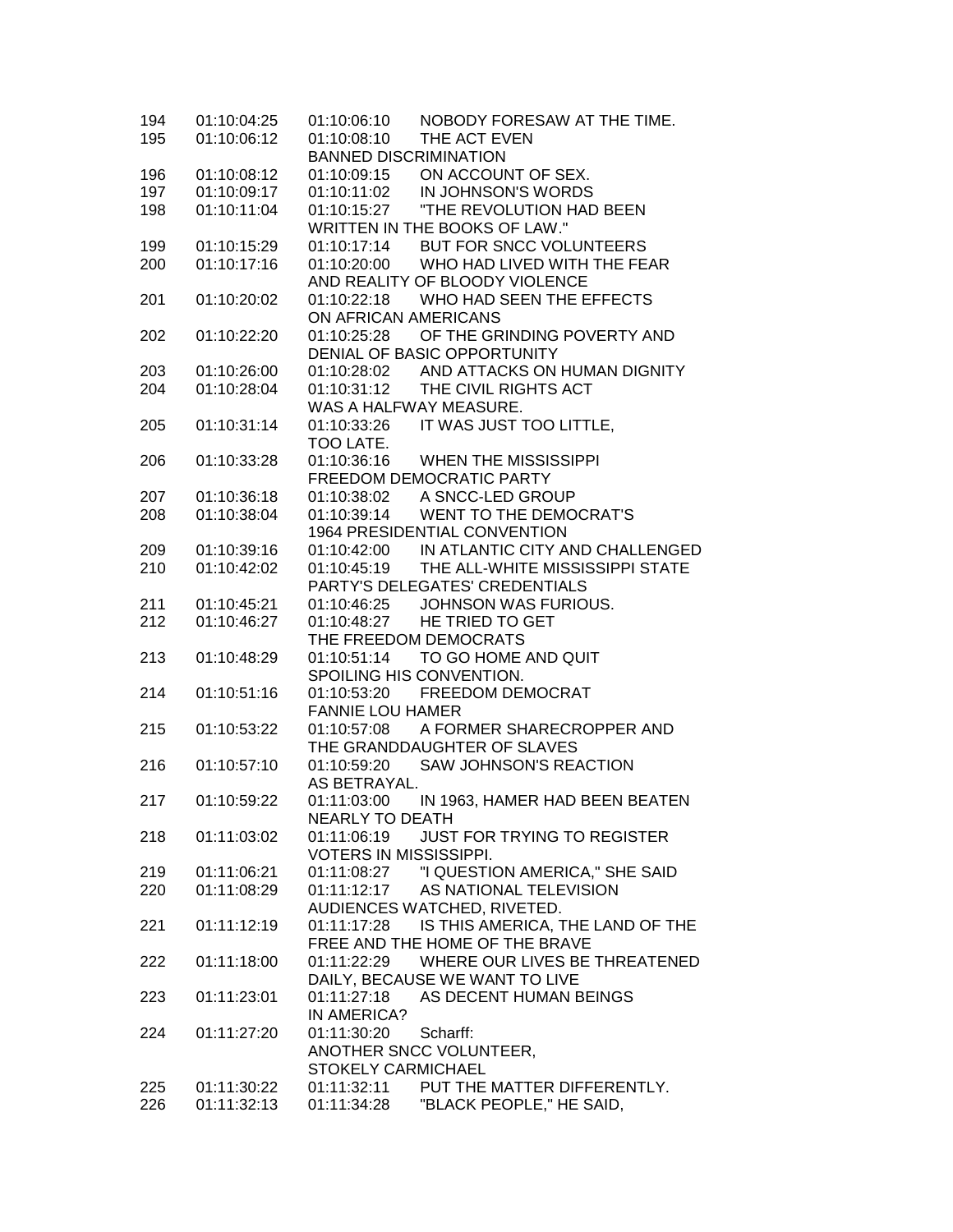|            |             | "HAD LEARNED                                                                    |
|------------|-------------|---------------------------------------------------------------------------------|
| 227        | 01:11:35:00 | 01:11:38:07 THAT THEY COULD NOT RELY ON                                         |
|            |             | THEIR SO-CALLED WHITE ALLIES."                                                  |
| 228        | 01:11:38:09 | 01:11:41:18 AFRICAN AMERICANS NEEDED                                            |
|            |             | TO LEARN TO FEND FOR THEMSELVES                                                 |
| 229        | 01:11:41:20 | 01:11:43:23 TO DEVELOP BLACK POWER.                                             |
| 230        | 01:11:47:26 | 01:11:49:07 Carmichael:                                                         |
|            |             | THE REAL PROBLEM WITH VIOLENCE                                                  |
| 231        | 01:11:49:09 | 01:11:52:13 IS THAT WE HAVE                                                     |
|            |             | NEVER BEEN VIOLENT.                                                             |
| 232        | 01:11:52:15 | 01:11:55:12 WE HAVE BEEN TOO NONVIOLENT,                                        |
|            |             | TOO NONVIOLENT                                                                  |
| 233        | 01:11:55:14 | 01:11:57:12<br>(audience cheering wildly)                                       |
| 234        | 01:11:59:14 | 01:12:01:19<br>Scharff:                                                         |
|            |             | IT APPEARED THAT                                                                |
|            |             | THE INTERRACIAL COALITION                                                       |
| 235        | 01:12:01:21 | THAT POWERED THE MOVEMENT<br>01:12:04:19                                        |
|            |             | WAS BEGINNING TO UNRAVEL.                                                       |
| 236        | 01:12:06:09 | AND IN TRUTH, THE PRESIDENT,<br>01:12:09:11                                     |
|            |             | THEIR MOST POWERFUL ALLY                                                        |
| 237        | 01:12:09:13 | DID HAVE OTHER THINGS<br>01:12:11:14                                            |
|            |             | ON HIS MIND.                                                                    |
| 238        | 01:12:11:16 | FAR FROM ATLANTIC CITY OR<br>01:12:15:13                                        |
|            |             | <b>WASHINGTON OR MISSISSIPPI</b>                                                |
| 239        | 01:12:15:15 | IN THE DIVIDED SOUTHEAST ASIAN<br>01:12:18:02                                   |
|            |             | <b>COUNTRY OF VIETNAM</b>                                                       |
| 240        | 01:12:18:04 | THE UNITED STATES WAS<br>01:12:21:26                                            |
|            |             | INVOLVED IN A CIVIL WAR.                                                        |
| 241        | 01:12:21:28 | IN 1964, FEW AMERICANS COULD'VE<br>01:12:26:29                                  |
|            |             | LOCATED VIETNAM ON A MAP                                                        |
| 242        | 01:12:27:01 | 01:12:28:17 BUT THE ROOTS OF THE CONFLICT                                       |
| 243        | 01:12:28:19 | 01:12:32:00 REACHED BACK TO DECISIONS MADE                                      |
|            |             | DURING AND AFTER WORLD WAR II.                                                  |
| 244        | 01:12:32:02 | 01:12:33:20 PRESIDENTS FROM TRUMAN ON                                           |
| 245        | 01:12:33:22 | 01:12:36:24 SAW VIETNAM AS A STRATEGIC                                          |
|            |             | BATTLEGROUND IN THE COLD WAR.                                                   |
| 246        | 01:12:39:25 | 01:12:43:05 THE U.S. HAD BEEN SENDING                                           |
|            |             | MONEY AND MILITARY SUPPLIES                                                     |
| 247        | 01:12:43:07 | TO VIETNAM SINCE THE 1940s<br>01:12:44:14                                       |
| 248        | 01:12:44:16 | 01:12:46:16 TO AID A FRENCH                                                     |
|            |             | <b>COLONIAL GOVERNMENT</b>                                                      |
| 249        | 01:12:46:18 | FIGHTING AGAINST COMMUNIST<br>01:12:50:03                                       |
|            |             | NATIONALISTS LED BY HO CHI MINH                                                 |
| 250        | 01:12:50:05 | 01:12:53:00 VIETNAM'S MOST VISIBLE<br>AND POPULAR LEADER.                       |
| 251        | 01:12:53:02 | 01:12:56:06 HO WANTED INDEPENDENCE                                              |
|            |             | FOR VIETNAM.                                                                    |
|            |             | 01:13:00:12 WHEN HO'S COMMUNIST TROOPS                                          |
| 252        | 01:12:58:07 |                                                                                 |
|            | 01:13:00:14 | <b>DECIMATED FRENCH FORCES</b><br>AT THE BATTLE OF DIEN BIEN PHU<br>01:13:02:15 |
| 253<br>254 | 01:13:02:17 | 01:13:04:28 THE FRENCH WITHDREW                                                 |
|            |             | FROM VIETNAM.                                                                   |
| 255        | 01:13:05:00 | HO CHI MINH WOULD NOT, HOWEVER,<br>01:13:08:25                                  |
|            |             | BE ALLOWED TO PRESIDE                                                           |
| 256        | 01:13:08:27 | 01:13:11:11<br>OVER THE INDEPENDENT                                             |
|            |             | AND COMMUNIST VIETNAM                                                           |
|            |             |                                                                                 |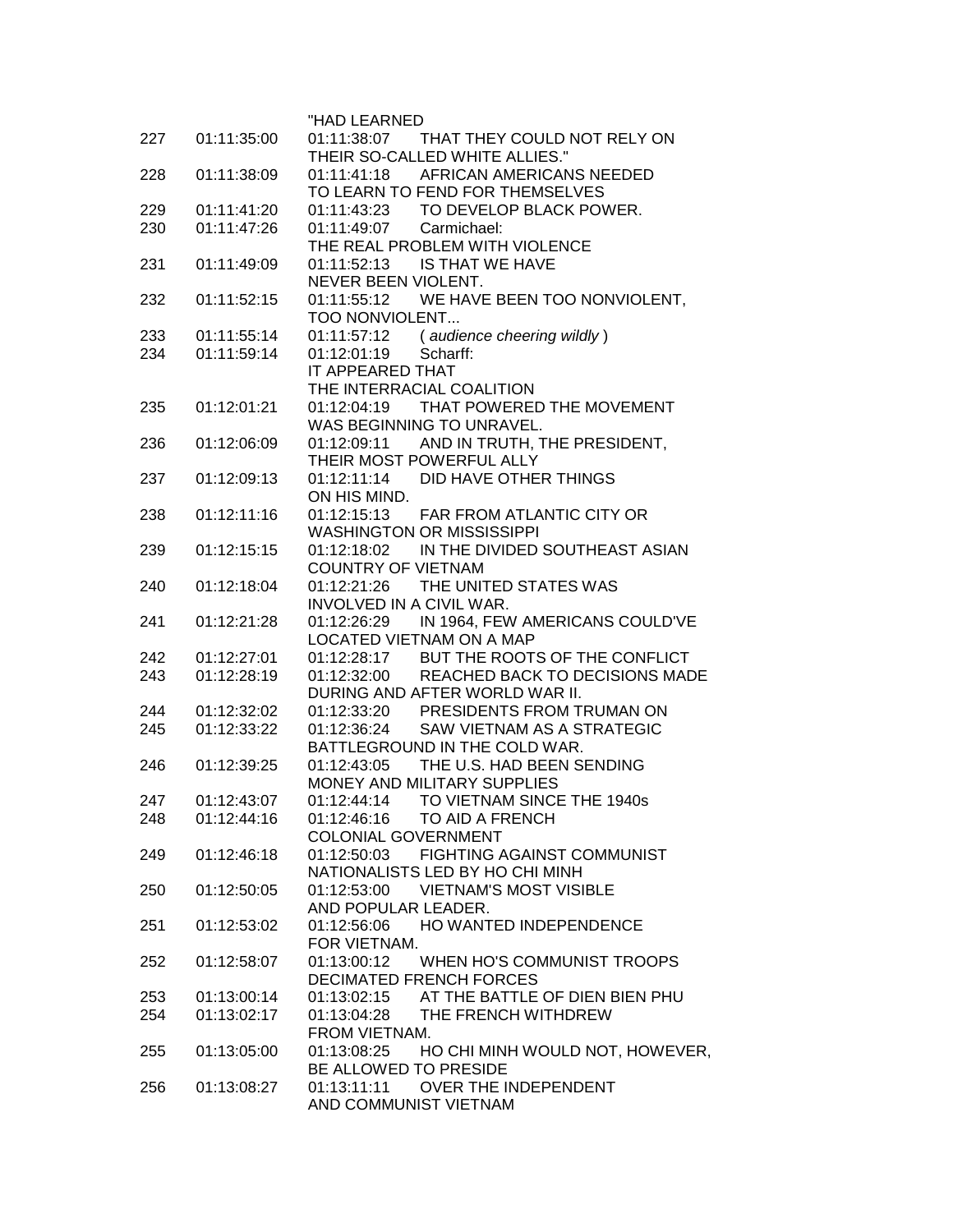| 257 | 01:13:11:13 | 01:13:14:05 HE BELIEVED HE'D WON<br>ON THE BATTLEFIELD. |
|-----|-------------|---------------------------------------------------------|
| 258 | 01:13:14:07 | INSTEAD, THE UNITED<br>01:13:15:24                      |
|     |             | <b>STATES INSISTED</b>                                  |
| 259 | 01:13:15:26 | 01:13:19:15 THAT THE COUNTRY BE PARTITIONED,            |
|     |             | WITH HO'S FORCES MOVING NORTH                           |
| 260 | 01:13:19:17 | 01:13:23:07 AND A NONCOMMUNIST GOVERNMENT               |
|     |             | TO BE ESTABLISHED IN THE SOUTH.                         |
| 261 | 01:13:23:09 | 01:13:24:25 THE RESULT WAS A CIVIL WAR                  |
| 262 | 01:13:24:27 | 01:13:27:18 AS HO FOUGHT RUTHLESSLY                     |
|     |             | TO REUNIFY THE COUNTRY                                  |
| 263 | 01:13:27:20 | 01:13:31:29 HE BELIEVED HAD BEEN SPLIT IN               |
|     |             | TWO AND STOLEN BY IMPERIALISTS.                         |
| 264 | 01:13:32:01 | PRESIDENT EISENHOWER HAD ARGUED<br>01:13:34:20          |
|     |             | THAT THE UNITED STATES                                  |
| 265 | 01:13:34:22 | 01:13:36:06 HAD TO MAKE A STAND IN VIETNAM              |
| 266 | 01:13:36:08 | 01:13:38:17 OR RISK THE FALL                            |
|     |             | OF ASIAN COUNTRIES TO COMMUNISM                         |
| 267 | 01:13:38:19 | 01:13:40:12 LIKE A ROW OF DOMINOES.                     |
| 268 | 01:13:40:14 | 01:13:44:17 IKE COMMITTED HUNDREDS                      |
|     |             | OF MILLIONS OF DOLLARS EACH YEAR                        |
| 269 | 01:13:44:19 | IN AID TO THE GOVERNMENT<br>01:13:47:08                 |
|     |             | OF SOUTH VIETNAM.                                       |
|     | 01:13:47:10 | PRESIDENT KENNEDY                                       |
| 270 |             | 01:13:48:25                                             |
|     |             | <b>INCREASED THE AID</b>                                |
| 271 | 01:13:48:27 | 01:13:50:15<br>AND BEGAN TO COMMIT                      |
|     |             | <b>AMERICAN ADVISORS</b>                                |
| 272 | 01:13:50:17 | 01:13:52:14<br><b>TO ASSIST</b>                         |
|     |             | THE SOUTH VIETNAMESE ARMY.                              |
| 273 | 01:13:54:07 | $01:13:59:28$ (automatic gunfire)                       |
| 274 | 01:14:00:02 | 01:14:03:04 BY MID-1964, MORE THAN 20,000               |
| 275 | 01:14:03:06 | OF THOSE SUPPOSEDLY NONCOMBATANT<br>01:14:06:01         |
|     |             | SOLDIERS WERE IN VIETNAM.                               |
| 276 | 01:14:08:27 | 01:14:11:28<br>BUT THE AMERICAN-BACKED                  |
|     |             | GOVERNMENT IN SOUTH VIETNAM                             |
| 277 | 01:14:12:00 | HEADED BY NGO DINH DIEM,<br>01:14:14:13                 |
|     |             | WAS WEAK, CORRUPT                                       |
| 278 | 01:14:14:15 | 01:14:16:14 AND HAD NEVER ATTRACTED                     |
|     |             | THE SUPPORT                                             |
| 279 | 01:14:16:16 | OF THE MAJORITY OF ITS PEOPLE.<br>01:14:17:23           |
| 280 | 01:14:18:28 | 01:14:21:25<br>(crowd yelling and grumbling)            |
| 281 | 01:14:21:27 | SOUTH VIETNAMESE OFFICIALS<br>01:14:24:01               |
|     |             | STOLE MILLIONS OF DOLLARS                               |
| 282 | 01:14:24:03 | 01:14:26:18<br>IN AMERICAN AID                          |
|     |             | AND MILITARY SUPPLIES                                   |
| 283 | 01:14:26:20 | 01:14:28:15<br>AND THEY CARRIED OUT                     |
|     |             | <b>CAMPAIGNS OF TERROR</b>                              |
| 284 | 01:14:28:17 | 01:14:30:19<br><b>INSTEAD OF LAND REFORMS</b>           |
|     |             | IN THE COUNTRYSIDE.                                     |
| 285 | 01:14:33:07 | 01:14:35:18<br>WHEN A BUDDHIST MONK                     |
|     |             |                                                         |
|     |             | BURNED HIMSELF TO DEATH                                 |
| 286 | 01:14:35:20 | TO PROTEST<br>01:14:38:10                               |
|     |             | THE DIEM GOVERNMENT'S ACTIONS                           |
| 287 | 01:14:38:12 | THE PRESIDENT'S POWERFUL<br>01:14:42:15                 |
|     |             | SISTER-IN-LAW, MADAME NHU                               |
| 288 | 01:14:42:17 | JOKED THAT SHE'D BE GLAD<br>01:14:44:25                 |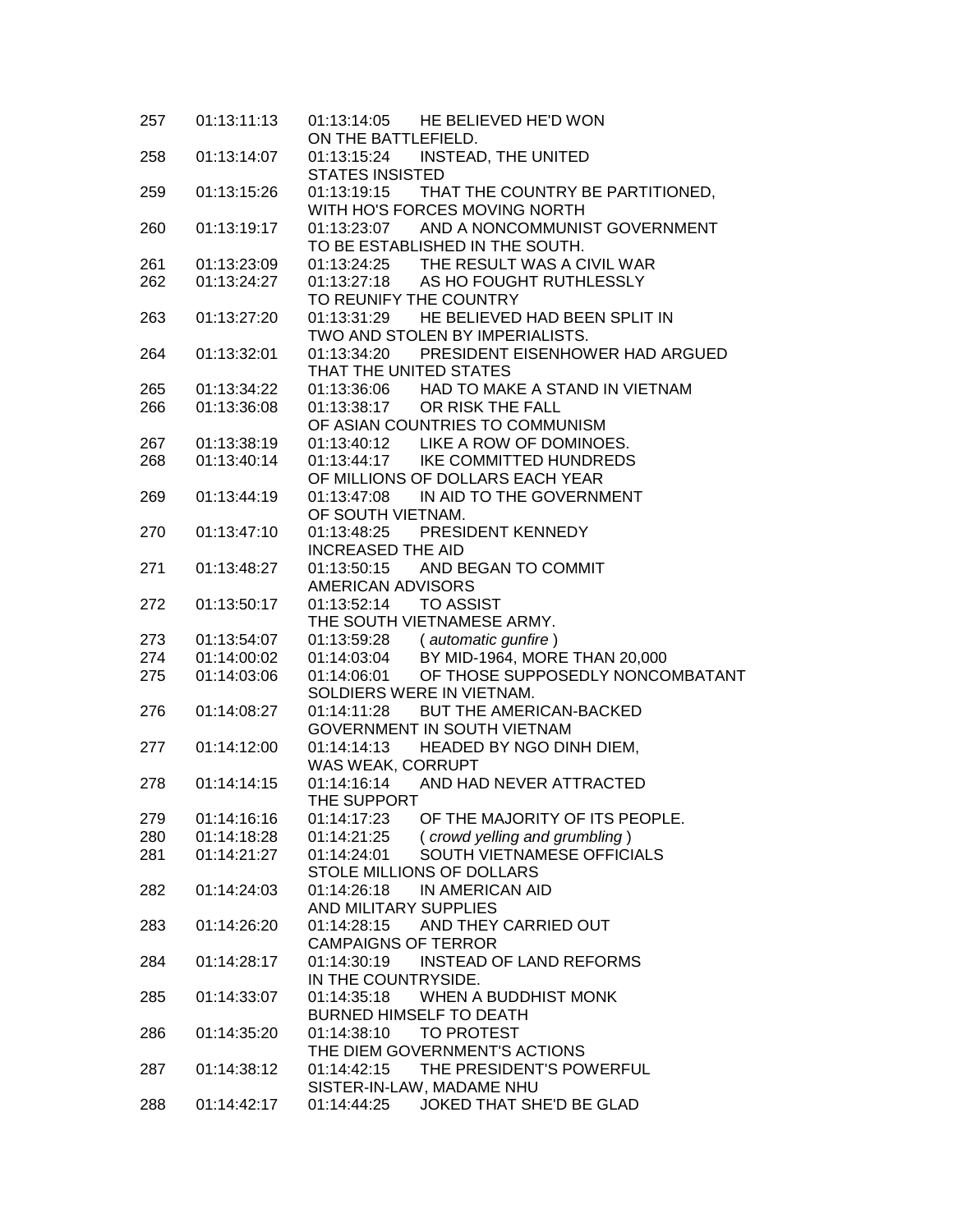|     |             | TO PROVIDE THE MUSTARD                                                           |
|-----|-------------|----------------------------------------------------------------------------------|
| 289 | 01:14:44:27 | 01:14:46:17 FOR THE MONK'S NEXT BARBECUE.                                        |
| 290 | 01:14:48:07 | 01:14:51:07 IN THE 1960s, MOST AMERICANS                                         |
|     |             | DID BELIEVE IN THE NECESSITY                                                     |
| 291 | 01:14:51:09 | 01:14:52:27 OF FIGHTING COMMUNISM.                                               |
| 292 | 01:14:52:29 | 01:14:55:19 THE AMERICAN MASS MEDIA                                              |
|     |             | POUNDED HOME THE MESSAGE                                                         |
| 293 | 01:14:55:21 | 01:14:57:26 OF A COMMUNIST THREAT                                                |
|     |             | ON A DAILY BASIS.                                                                |
| 294 | 01:14:57:28 | JOHNSON'S POLICY ADVISORS<br>01:15:00:08                                         |
|     |             | <b>ALL AGREED</b>                                                                |
| 295 | 01:15:00:10 | 01:15:04:10 THAT HE COULDN'T ABANDON SOUTH                                       |
|     |             | VIETNAM TO A COMMUNIST TAKEOVER.                                                 |
| 296 | 01:15:04:12 | INDEED, THEY SAID,<br>01:15:06:24                                                |
|     |             | HE SHOULD RATCHET UP THE WAR                                                     |
| 297 | 01:15:06:26 | 01:15:09:23<br>AGAINST HO CHI MINH AND                                           |
|     |             | HIS SUPPORTERS IN THE SOUTH--                                                    |
| 298 | 01:15:09:25 | <b>GUERRILLA FIGHTERS</b><br>01:15:12:13                                         |
|     |             | KNOWN AS THE "VIETCONG"--                                                        |
| 299 | 01:15:12:15 | 01:15:14:16 IF JOHNSON HOPED TO WIN THE WAR.<br>01:15:17:21 WELL, LYNDON JOHNSON |
| 300 | 01:15:16:03 |                                                                                  |
| 301 | 01:15:17:23 | 01:15:20:07 WASN'T GOING TO BE THE FIRST                                         |
|     |             | AMERICAN PRESIDENT TO LOSE A WAR                                                 |
| 302 | 01:15:20:09 | 01:15:21:22<br><b>BUT HE WANTED</b>                                              |
|     |             | TO PROCEED GRADUALLY                                                             |
| 303 | 01:15:21:24 | 01:15:23:27 RATHER THAN TO DECLARE WAR                                           |
|     |             | <b>AGAINST NORTH VIETNAM</b>                                                     |
| 304 | 01:15:23:29 | 01:15:25:13 AND COMMIT ENORMOUS RESOURCES                                        |
| 305 | 01:15:25:15 | 01:15:28:22 AND HUGE NUMBERS OF AMERICAN                                         |
|     |             | SOLDIERS TO FIGHTING A WAR.                                                      |
| 306 | 01:15:28:24 | 01:15:33:26 AND SO, JOHNSON'S VIETNAM WAR                                        |
|     |             | BEGAN WITH A LIE.                                                                |
| 307 | 01:15:33:28 |                                                                                  |
|     |             | USING A TRUMPED-UP ATTACK                                                        |
| 308 | 01:15:37:09 | 01:15:41:25 AGAINST AN AMERICAN SHIP IN                                          |
|     |             | THE GULF OF TONKIN AS AN EXCUSE                                                  |
| 309 | 01:15:41:27 | JOHNSON GOT CONGRESS<br>01:15:44:03                                              |
|     |             | TO PASS A RESOLUTION                                                             |
| 310 | 01:15:44:05 | 01:15:45:21<br>GIVING HIM A FREE HAND                                            |
| 311 | 01:15:45:23 | 01:15:48:24<br>TO DO WHATEVER HE CHOSE TO DO                                     |
|     |             | IN VIETNAM.                                                                      |
| 312 | 01:15:48:26 | BY THE TIME THE UNITED STATES<br>01:15:53:06                                     |
|     |             | FINALLY ADMITTED DEFEAT IN 1973                                                  |
| 313 | 01:15:53:08 | JOHNSON AND HIS SUCCESSOR,<br>01:15:55:07                                        |
|     |             | <b>RICHARD NIXON</b>                                                             |
| 314 | 01:15:55:09 | 01:15:59:28<br>HAD SENT MORE THAN                                                |
|     |             | TWO MILLION AMERICAN TROOPS                                                      |
| 315 | 01:16:00:02 | DROPPED SEVEN MILLION TONS<br>01:16:03:06                                        |
|     |             | OF BOMBS                                                                         |
| 316 | 01:16:03:08 | 01:16:05:10<br><b>WHEN ONLY</b>                                                  |
|     |             | TWO MILLION TONS OF BOMBS                                                        |
| 317 | 01:16:05:12 | 01:16:07:11<br><b>HAD FALLEN</b>                                                 |
|     |             | IN ALL OF WORLD WAR II.                                                          |
| 318 | 01:16:07:13 | 01:16:09:04<br>THEY'D SENT TRANSPORT PLANES                                      |
| 319 | 01:16:09:06 | 01:16:11:25<br>TO DROP A MILLION POUNDS                                          |
|     |             | OF TOXIC CHEMICALS                                                               |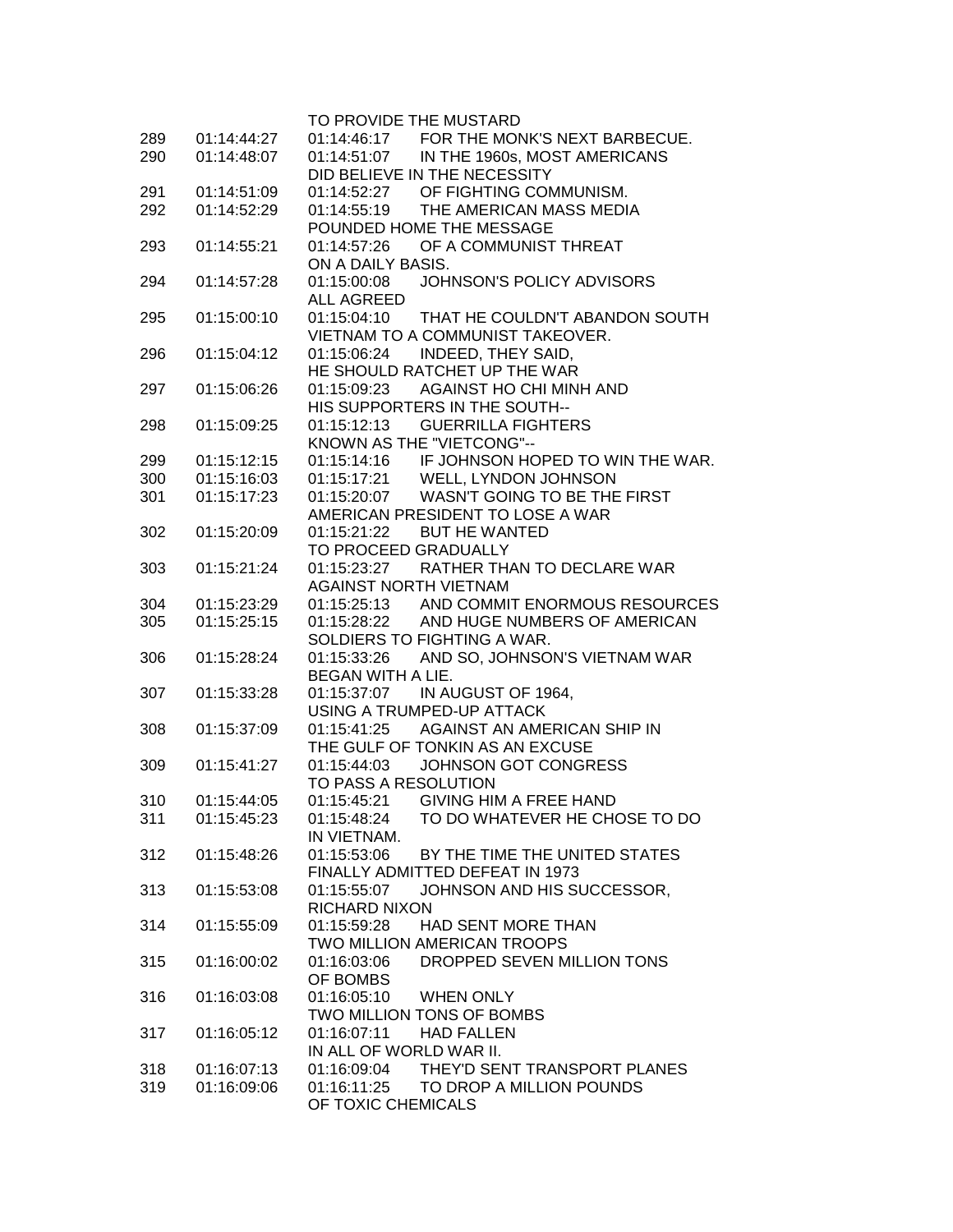| 320 | 01:16:11:27 | <b>DESTROYING HALF</b><br>01:16:14:19<br>OF VIETNAM'S FORESTS.            |
|-----|-------------|---------------------------------------------------------------------------|
| 321 | 01:16:14:21 | HUNDREDS OF VIETNAMESE HAMLETS<br>01:16:18:13                             |
|     |             | AND VILLAGES WERE DESTROYED.                                              |
| 322 | 01:16:18:15 | AND MILLIONS OF VIETNAMESE<br>01:16:21:28                                 |
|     |             | CIVILIANS AND SOLDIERS HAD DIED.                                          |
|     |             |                                                                           |
| 323 | 01:16:23:06 | OVER 58,000 AMERICANS<br>01:16:26:11<br><b>WERE KILLED</b>                |
| 324 | 01:16:26:13 | 01:16:29:06 AND AN UNTOLD NUMBER                                          |
|     |             | OF AMERICAN TROOPS                                                        |
| 325 | 01:16:29:08 | 01:16:31:02 RETURNED TO THE UNITED STATES                                 |
| 326 | 01:16:31:04 | 01:16:34:18 PERMANENTLY SCARRED PHYSICALLY,                               |
|     |             | EMOTIONALLY AND PSYCHOLOGICALLY.                                          |
| 327 | 01:16:36:18 | 01:16:39:28 ONLY TWO SENATORS VOTED AGAINST<br>THE TONKIN GULF RESOLUTION |
| 328 | 01:16:40:00 | 01:16:42:01 BUT IN TIME,                                                  |
|     |             | MILLIONS OF AMERICANS                                                     |
| 329 | 01:16:42:03 | 01:16:44:15 CAME TO SEE THAT MEASURE                                      |
|     |             | AS THE FATAL STEP                                                         |
| 330 | 01:16:44:17 | INTO A WAR THAT MADE AMERICANS<br>01:16:47:21                             |
|     |             | WONDER ABOUT THE WISDOM                                                   |
| 331 | 01:16:47:23 | OF TRYING TO FIGHT<br>01:16:50:03                                         |
|     |             | COMMUNISM EVERYWHERE.                                                     |
| 332 | 01:16:50:05 | 01:16:53:16 AND THAT HAD BEEN A FUNDAMENTAL                               |
|     |             | TENET OF THE COLD WAR.                                                    |
| 333 | 01:16:53:18 | 01:16:56:03 VIETNAM DEVASTATED                                            |
|     |             | THE HOPE AND THE IDEALISM                                                 |
| 334 | 01:16:56:05 | 01:16:57:27 SYMBOLIZED BY THE SIT-INS                                     |
| 335 | 01:16:57:29 | 01:17:01:05 BY KING'S MOVING SPEECHES                                     |
|     |             | AND BY THE CIVIL RIGHTS ACT.                                              |
| 336 | 01:17:01:07 | 01:17:03:23<br>(rockets firing)                                           |
| 337 | 01:17:03:25 | <b>GOVERNMENT RESOURCES NOW WENT</b><br>01:17:06:08                       |
|     |             | NOT INTO REBUILDING CITIES                                                |
| 338 | 01:17:06:10 | 01:17:08:09<br>OR FIGHTING POVERTY                                        |
|     |             | OR ENDING DISCRIMINATION                                                  |
| 339 | 01:17:08:11 | 01:17:11:00<br>BUT, INSTEAD, INTO THE WAR.                                |
| 340 | 01:17:13:04 | IN THE BATTLE BETWEEN GUNS<br>01:17:15:10                                 |
|     |             | AND BUTTER, GUNS WON.                                                     |
| 341 | 01:17:15:12 | 01:17:16:19<br>(cannon thundering)                                        |
| 342 | 01:17:16:21 | 01:17:18:27<br>NOBODY REALLY KNEW                                         |
|     |             | <b>WHAT IT WOULD MEAN</b>                                                 |
| 343 | 01:17:18:29 | 01:17:19:29<br>TO WIN THE WAR.                                            |
| 344 | 01:17:21:20 | 01:17:23:13<br>THE PRESIDENT SAID                                         |
|     |             | HE MEANT TO KEEP                                                          |
| 345 | 01:17:23:15 | THE PROMISE OF<br>01:17:25:25                                             |
|     |             | SELF-DETERMINATION FOR VIETNAM                                            |
| 346 | 01:17:25:27 | 01:17:27:04 BUT WAS THAT THE SAME                                         |
| 347 | 01:17:27:06 | 01:17:30:05 AS KEEPING NONCOMMUNIST                                       |
|     |             | <b>OFFICIALS IN POWER?</b>                                                |
| 348 | 01:17:30:07 | 01:17:32:16 DID WINNING REQUIRE                                           |
|     |             | WIPING OUT THE VIETCONG                                                   |
| 349 | 01:17:32:18 | 01:17:37:06<br>OR OVERTHROWING HO CHI MINH                                |
|     |             | AND REUNIFYING VIETNAM?                                                   |
| 350 | 01:17:37:08 | 01:17:39:07 WITHOUT CLEAR OBJECTIVES                                      |
| 351 | 01:17:39:09 | 01:17:41:23 HOW COULD THE U.S.                                            |
|     |             | EVEN KNOW HOW TO WIN?                                                     |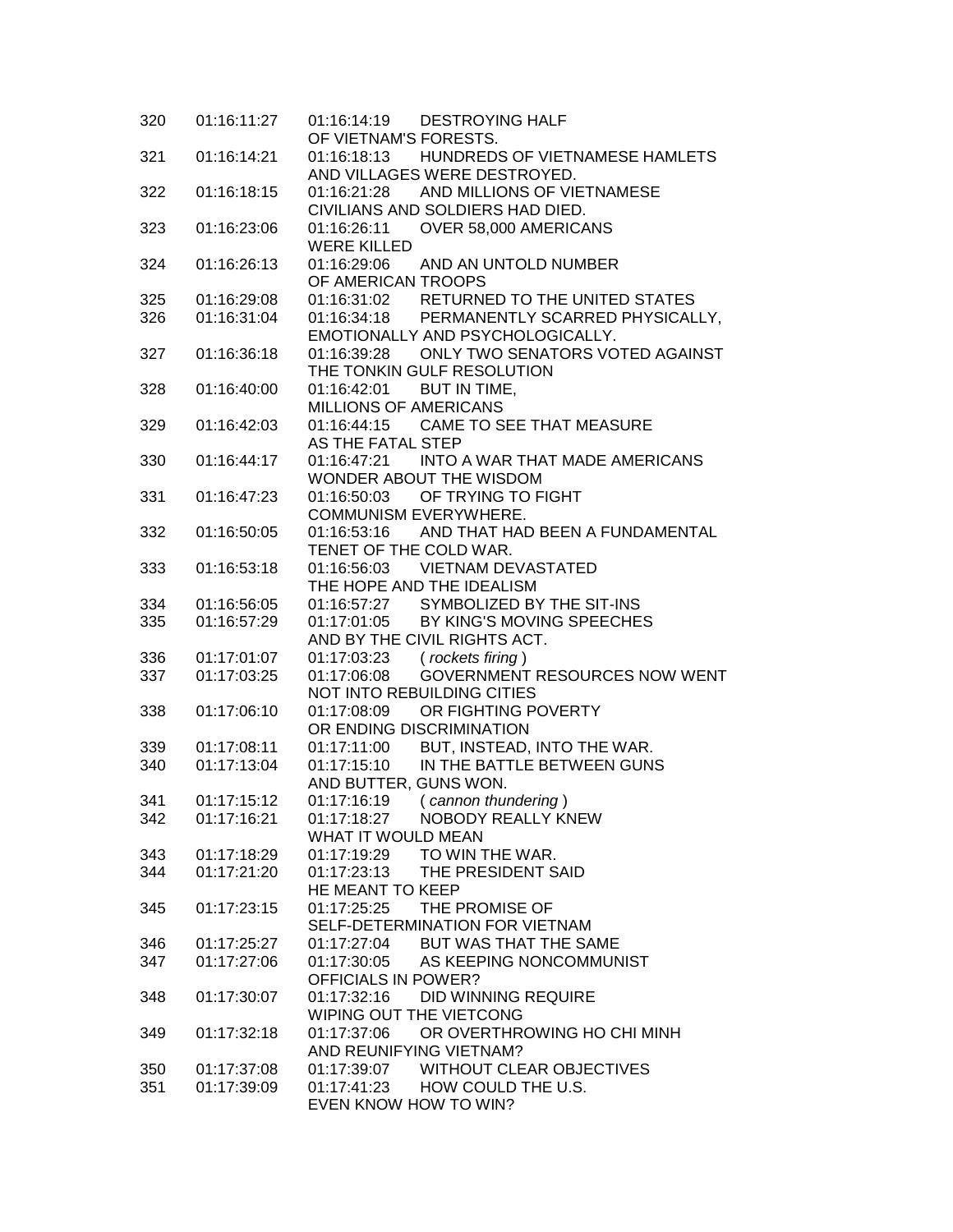| 352 | 01:17:41:25 | 01:17:44:02 THE MEN AROUND JOHNSON<br><b>BURIED THEIR DOUBTS.</b> |
|-----|-------------|-------------------------------------------------------------------|
| 353 | 01:17:44:04 | THEY TRIED TO TAKE ALL<br>01:17:46:10                             |
|     |             | <b>INTELLIGENCE REPORTS</b>                                       |
| 354 | 01:17:46:12 | 01:17:47:17 AT THEIR MOST OPTIMISTIC                              |
| 355 | 01:17:47:19 | 01:17:49:26 AND IF THE NEWS                                       |
|     |             | FROM THE FRONT WASN'T GOOD                                        |
| 356 | 01:17:49:28 | 01:17:51:26 WELL, THEY JUST MADE UP                               |
|     |             | SOME GOOD NEWS                                                    |
| 357 | 01:17:51:28 | 01:17:54:05 LIKE THE NOTORIOUS BODY COUNTS--                      |
| 358 | 01:17:54:07 | 01:17:57:12 THE AGGREGATE FIGURES OF                              |
|     |             | DEAD BODIES FOUND AFTER BATTLES                                   |
| 359 | 01:17:57:14 | 01:17:58:26 WHO MIGHT HAVE BEEN ENEMY TROOPS                      |
| 360 | 01:17:58:28 | 01:18:00:18 OR MIGHT HAVE BEEN                                    |
|     |             | <b>FRIENDLY CIVILIANS</b>                                         |
| 361 | 01:18:00:20 | 01:18:04:05 BUT WHO WERE ALWAYS COUNTED                           |
|     |             | AS ENEMY DEAD, EITHER WAY.                                        |
| 362 | 01:18:04:07 | 01:18:05:29 AND THOSE BODY COUNTS REFLECTED                       |
| 363 | 01:18:06:01 | 01:18:08:07 THE MOST FUNDAMENTAL                                  |
|     |             | AMERICANROBLEM--                                                  |
| 364 | 01:18:08:09 | 01:18:10:22 IN A STRANGE COUNTRY,                                 |
|     |             | IN A TIME OF CIVIL WAR                                            |
| 365 | 01:18:10:24 | 01:18:13:23 DEFENDING AN UNSTABLE REGIME                          |
|     |             | IN THE NAME OF DEMOCRACY                                          |
| 366 | 01:18:13:25 | 01:18:17:05 AMERICANS NEVER KNEW WHO                              |
|     |             | WAS FRIEND AND WHO WAS ENEMY.                                     |
| 367 | 01:18:17:07 | 01:18:19:29 THE VIETCONG AND THE NORTH                            |
|     |             | VIETNAMESE ARMY, HOWEVER                                          |
| 368 | 01:18:20:01 | 01:18:23:11 WERE FIGHTING ON THEIR                                |
|     |             | HOME TURF, WITH CLEAR PURPOSES--                                  |
| 369 | 01:18:23:13 | 01:18:26:19 REUNIFY THE COUNTRY                                   |
|     |             | AND WIN INDEPENDENCE.                                             |
| 370 | 01:18:26:21 | UNDENIABLY, MANY WERE<br>01:18:29:00                              |
|     |             | <b>ALSO FIGHTING</b>                                              |
| 371 | 01:18:29:02 | 01:18:31:10<br><b>TO ESTABLISH</b>                                |
|     |             | A COMMUNIST GOVERNMENT                                            |
| 372 | 01:18:31:12 | 01:18:33:26 AND CERTAINLY THEIR METHODS                           |
|     |             | <b>COULD BE AS TERRIBLE</b>                                       |
| 373 | 01:18:33:28 | 01:18:36:03<br>AS THOSE OF THEIR ENEMIES.                         |
| 374 | 01:18:36:05 | 01:18:38:27<br>BUT EVERY BOMB THAT DROPPED                        |
|     |             | STRENGTHENED HO'S RESOLVE                                         |
| 375 | 01:18:38:29 | 01:18:41:11<br>TO KEEP FIGHTING                                   |
|     |             | UNTIL AMERICAN WILL FAILED.                                       |
| 376 | 01:18:44:10 | 01:18:45:27<br>PRESIDENT JOHNSON                                  |
|     |             | AND HIS GENERALS                                                  |
| 377 | 01:18:45:29 | KEPT TELLING THE AMERICAN PUBLIC<br>01:18:49:06                   |
|     |             | THAT THE WAR WAS GOING WELL.                                      |
| 378 | 01:18:49:08 | "IT WAS ALMOST WON."<br>01:18:50:29                               |
| 379 | 01:18:51:01 | 01:18:53:12<br>"THERE WAS A LIGHT                                 |
|     |             | AT THE END OF THE TUNNEL."                                        |
| 380 | 01:18:53:14 | <b>BUT WHO WAS GOING</b><br>01:18:55:10                           |
|     |             | TO FIGHT THIS FOE?                                                |
| 381 | 01:18:55:12 | 01:18:57:12<br>THE SOLDIERS WERE YOUNG                            |
| 382 | 01:18:57:14 | 01:19:00:25<br>AND, DISPROPORTIONATELY,                           |
|     |             | THEY WERE NONWHITE AND POOR.                                      |
| 383 | 01:19:00:27 | <b>BLACK ACTIVISTS FURIOUSLY</b><br>01:19:03:07                   |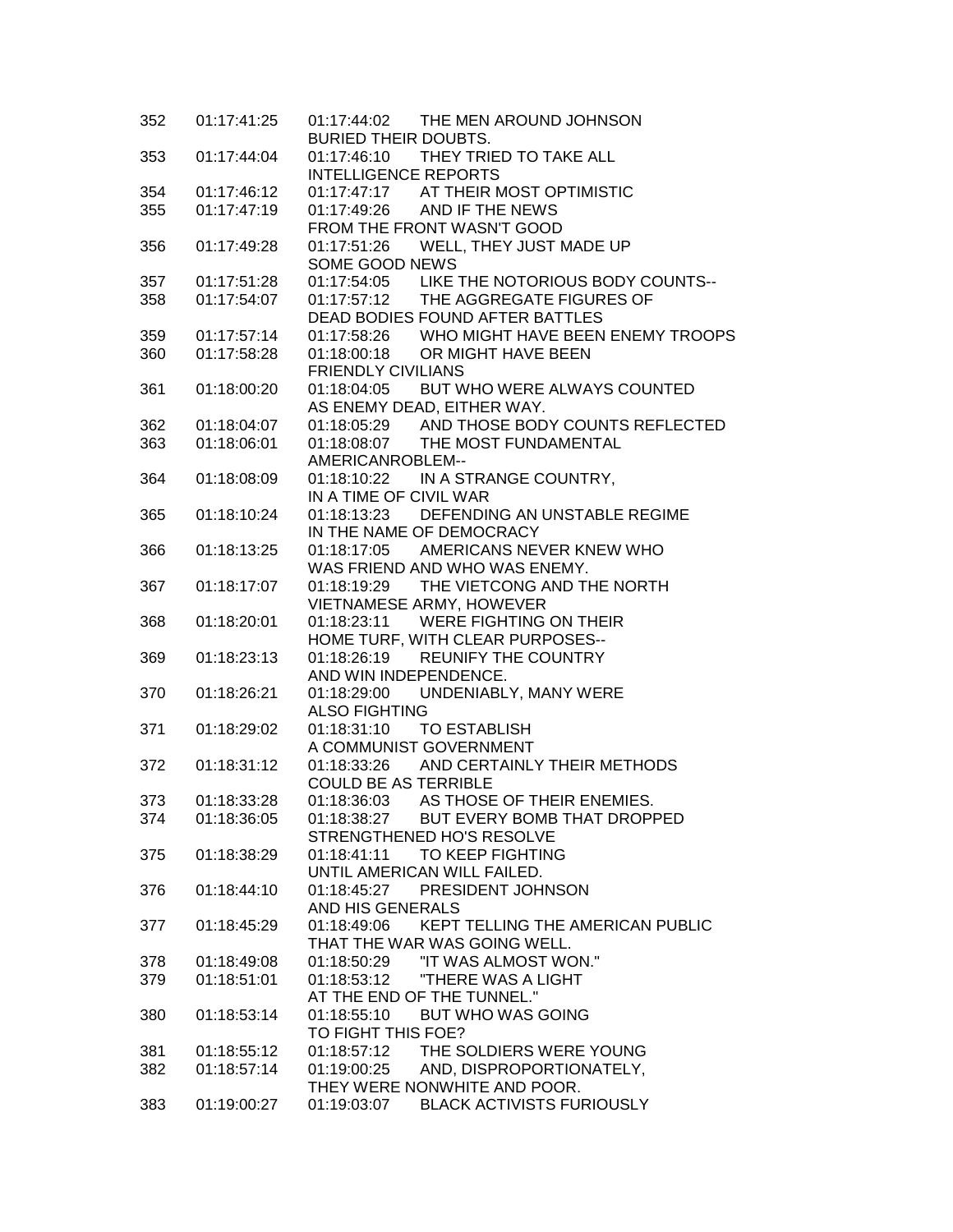|     |             | DENOUNCED A WAR                                |
|-----|-------------|------------------------------------------------|
| 384 | 01:19:03:09 | 01:19:06:15 IN WHICH, THEY SAID, THE           |
|     |             | NATION'S MOST OPPRESSED PEOPLE                 |
| 385 | 01:19:06:17 | 01:19:10:18 WERE ASKED TO MAKE                 |
|     |             | THE GREATEST SACRIFICES.                       |
| 386 | 01:19:10:20 | 01:19:14:25 THE PROMISES OF THE GREAT          |
|     |             | SOCIETY HAVE BEEN SHOT DOWN                    |
| 387 | 01:19:14:27 | 01:19:17:05 ON THE BATTLEFIELD OF VIETNAM      |
| 388 | 01:19:17:07 | 01:19:21:00 MAKING THE POOR--                  |
|     |             | WHITE AND NEGRO                                |
| 389 | 01:19:21:02 | 01:19:24:06 BEAR THE HEAVIEST BURDENS,         |
|     |             | BOTH AT THE FRONT AND AT HOME.                 |
| 390 | 01:19:26:28 | 01:19:30:28 AS DRAFT CALLS ROSE AND ROSE,      |
|     |             | THE MORE AFFLUENT DRAFT-AGED MEN               |
| 391 | 01:19:31:00 | 01:19:33:03    FOUND WAYS                      |
|     |             | TO GET OUT OF SERVING.                         |
| 392 | 01:19:34:26 | 01:19:38:10 POOR BOYS WERE NEARLY TWICE AS     |
|     |             | LIKELY AS THEIR BETTER-OFF PEERS               |
| 393 | 01:19:38:12 | 01:19:41:21 TO SERVE IN THE MILITARY,          |
|     |             | TO GO TO VIETNAM AND SEE COMBAT.               |
| 394 | 01:19:41:23 | 01:19:44:12  YOU COULD EVEN BREAK IT DOWN      |
|     |             | BY NEIGHBORHOODS.                              |
| 395 | 01:19:44:14 | 01:19:46:13 ONE STUDY OF CHICAGO               |
|     |             | FOUND THAT YOUNG MEN                           |
| 396 | 01:19:46:15 | 01:19:47:28 FROM LOW-INCOME NEIGHBORHOODS      |
| 397 | 01:19:48:00 | 01:19:50:07 WERE THREE TIMES AS LIKELY         |
|     |             | TO DIE IN VIETNAM                              |
| 398 | 01:19:50:09 | 01:19:52:13 AS BOYS FROM HIGH-INCOME AREAS.    |
| 399 | 01:19:54:05 | 01:19:57:11 MORE AND MORE AMERICANS, ALWAYS    |
|     |             | A MINORITY ACCORDING TO POLLS                  |
| 400 | 01:19:57:13 | 01:19:59:07<br><b>BUT A LARGE</b>              |
|     |             | AND INFLUENTIAL MINORITY                       |
| 401 | 01:19:59:09 | 01:20:01:00 BEGAN TO OPPOSE THE WAR OPENLY--   |
| 402 | 01:20:01:02 | 01:20:04:10<br>A WAR THAT WAS COMING HOME TO   |
|     |             | THEM ON THEIR TELEVISION SETS.                 |
| 403 | 01:20:06:09 | 01:20:07:23 BETWEEN 1965 AND 1968              |
| 404 | 01:20:07:25 | 01:20:10:02<br>IN HUNDREDS OF CITIES           |
|     |             | AND TOWNS ACROSS THE NATION                    |
| 405 | 01:20:10:04 | 01:20:14:15<br>MILLIONS OF PEOPLE TOOK PART IN |
|     |             | DEMONSTRATIONS AGAINST THE WAR.                |
| 406 | 01:20:14:17 | AND AS THE TIDE OF PROTEST ROSE<br>01:20:17:19 |
| 407 | 01:20:17:21 | 01:20:19:16<br>PEOPLE IN AUTHORITY             |
|     |             | <b>BEGAN TO REGARD</b>                         |
| 408 | 01:20:19:18 | EVERYBODY WHO OPPOSED THE WAR<br>01:20:22:09   |
|     |             | AS "THE ENEMY WITHIN."                         |
| 409 | 01:20:24:02 | 01:20:25:21<br>WHY, OH, WHY                    |
| 410 | 01:20:25:23 | 01:20:28:13<br>Scharff:                        |
|     |             | LYNDON JOHNSON SEEMED                          |
|     |             | HARDLY AWARE THAT HIS EFFORTS                  |
| 411 | 01:20:28:15 | 01:20:31:13<br>TO WIN THE WAR HAD LED HIM INTO |
|     |             | THE VERY UNDEMOCRATIC PRACTICES                |
| 412 | 01:20:31:15 | 01:20:35:10<br>OF LYING TO THE PUBLIC AND      |
|     |             | SPYING ON THE AMERICAN PEOPLE.                 |
| 413 | 01:20:35:12 | 01:20:39:04 SUPPORT FOR OR OPPOSITION          |
|     |             | TO THE WAR BECAME A TEST                       |
| 414 | 01:20:39:06 | 01:20:41:05 THAT DIVIDED FRIENDS               |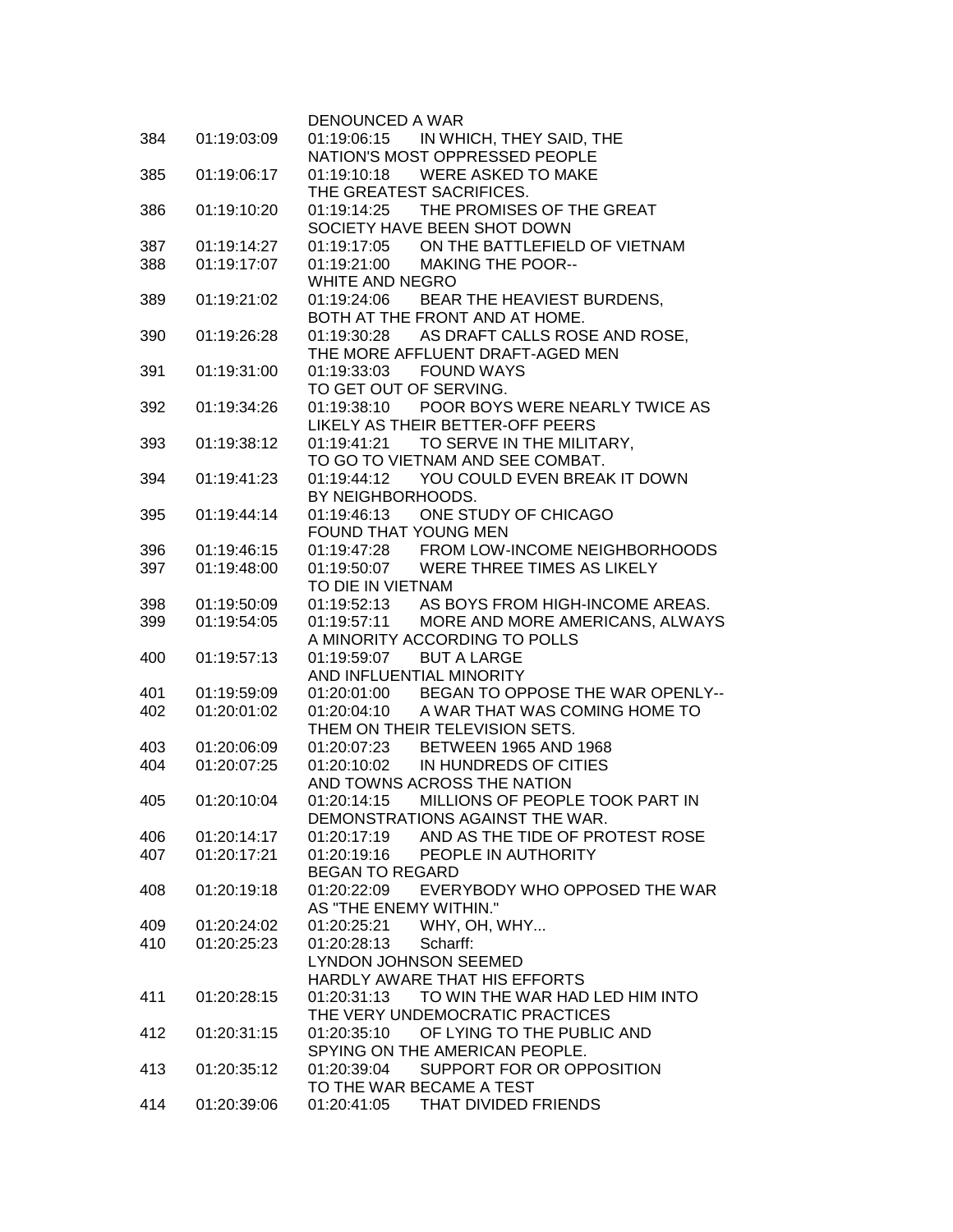|     |                            | <b>AND FAMILIES</b>                           |
|-----|----------------------------|-----------------------------------------------|
| 415 | 01:20:41:07                | 01:20:43:19 AND GENERATIONS AND CLASSES.      |
| 416 | 01:20:43:21                | 01:20:47:04<br>YOUNG PEOPLE RAISED IN COMFORT |
|     |                            | AND OPTIMISM LOOKED AT VIETNAM--              |
| 417 | 01:20:47:06                | 01:20:50:14 AT THE WASTE OF THE CHANCE TO     |
|     |                            | SOLVE SO MANY PROBLEMS AT HOME                |
| 418 | 01:20:50:16                | 01:20:53:11 AND THEY BECAME ANGRY             |
|     |                            | AND DISILLUSIONED.                            |
| 419 | 01:20:53:13                | 01:20:58:07 Protesters:                       |
|     |                            | PEACE NOW, PEACE NOW                          |
| 420 | 01:20:58:09                | 01:21:00:09 Scharff:                          |
|     |                            | WHILE A MINORITY                              |
|     |                            | OF ANTIWAR ACTIVISTS                          |
| 421 | 01:21:00:11                | 01:21:02:15 MOVED TOWARD                      |
|     |                            | <b>MORE MILITANT POLITICS</b>                 |
| 422 | 01:21:02:17                | AND EVEN VIOLENT<br>01:21:05:01               |
|     |                            | ANTIGOVERNMENT ACTIVITIES                     |
| 423 | 01:21:05:03                | MOST SIMPLY MELTED AWAY<br>01:21:07:13        |
|     |                            | FROM THE MOVEMENT.                            |
| 424 | 01:21:09:01                | 01:21:12:25 AND THEY TOOK CONSOLATION         |
|     |                            | IN NEW CONSUMER PLEASURES--                   |
| 425 | 01:21:12:27                | 01:21:14:22 SEX AND DRUGS AND ROCK 'N' ROLL.  |
| 426 | 01:21:21:00                | 01:21:22:01 VIETNAM BROUGHT                   |
|     |                            | THE VIOLENCE OF THE WAR                       |
| 427 | 01:21:22:03                | 01:21:25:24 INTO THE NATION'S STREETS.        |
| 428 | 01:21:25:26                | 01:21:27:23 AND BROKEN BY HIS EFFORTS         |
| 429 | 01:21:27:25                | 01:21:31:03<br>TO WIN AN UNWINNABLE           |
|     |                            | AND INDEFENSIBLE WAR                          |
| 430 | 01:21:31:05                | 01:21:34:20<br>JOHNSON DECIDED NOT TO RUN     |
|     |                            | FOR REELECTION IN 1968.                       |
| 431 | 01:21:36:10                | 01:21:41:26 I HAVE CONCLUDED THAT I           |
|     |                            | SHOULD NOT PERMIT THE PRESIDENCY              |
| 432 | 01:21:41:28                | 01:21:46:09 TO BECOME INVOLVED                |
|     |                            | IN THE PARTISAN DIVISIONS                     |
| 433 | 01:21:46:11                | 01:21:49:16 THAT ARE DEVELOPING               |
|     |                            | IN THIS POLITICAL YEAR.                       |
| 434 | 01:21:49:18                | 01:21:51:09 IT WAS A DEVASTATING YEAR.        |
| 435 | 01:21:51:11                | 01:21:54:12 AS TIM O'BRIEN,                   |
|     |                            | ONE OF THE FINEST CHRONICLERS                 |
| 436 | 01:21:54:14                | 01:21:56:07<br>OF THE VIETNAM WAR RECALLED    |
| 437 | 01:21:56:09                | 01:21:57:29<br>"1968 WAS A YEAR               |
| 438 | 01:21:58:01                | 01:22:00:25<br>"IN WHICH SMART MEN            |
|     |                            | IN PIN STRIPES COULD NOT AGREE                |
| 439 | 01:22:00:27                | 01:22:04:18 ON EVEN THE MOST FUNDAMENTAL      |
|     |                            | <b>MATTERS OF PUBLIC POLICY."</b>             |
| 440 | 01:22:04:20                | 01:22:07:19 THE ONLY CERTAINTY THAT SUMMER    |
|     |                            | WAS MORAL CONFUSION.                          |
| 441 | 01:22:09:11                | 01:22:13:04 THE NATION LOOKED ON, STUNNED,    |
|     |                            | AS FIRST, MARTIN LUTHER KING                  |
| 442 | 01:22:13:06                | AND THEN ROBERT KENNEDY,<br>01:22:14:28       |
|     |                            | WHO WAS RUNNING                               |
| 443 | 01:22:15:00                | 01:22:17:04 FOR THE DEMOCRATIC NOMINATION     |
|     |                            | ON A PEACE PLATFORM                           |
| 444 | 01:22:17:06<br>01:22:21:20 | 01:22:18:09 WERE ASSASSINATED.                |
| 445 |                            | 01:22:25:08 PROTESTS BECAME MORE FREQUENT,    |
|     |                            | AND MORE VIOLENT.                             |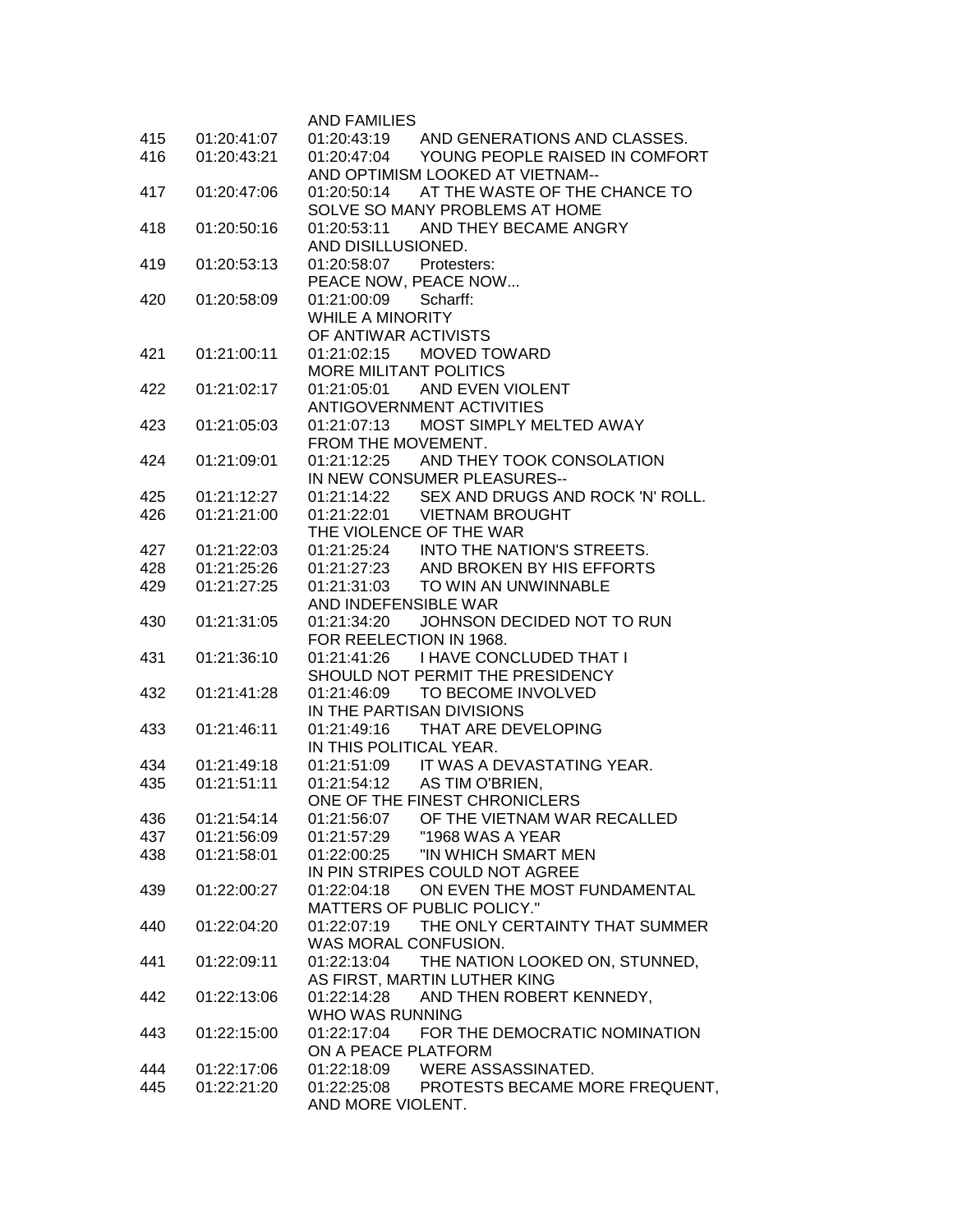| 446        | 01:22:25:10 | 01:22:28:00 BY A PLURALITY,                  |
|------------|-------------|----------------------------------------------|
|            |             | A DEEPLY DIVIDED COUNTRY                     |
| 447        | 01:22:28:02 | 01:22:30:04 ELECTED THAT OLD COLD WARRIOR    |
| 448        | 01:22:30:06 | 01:22:32:12 REPUBLICAN NOMINEE               |
|            |             | <b>RICHARD NIXON</b>                         |
| 449        | 01:22:32:14 | 01:22:34:28 TO BE PRESIDENT                  |
|            |             | OF THE UNITED STATES.                        |
| 450        | 01:22:35:00 | 01:22:36:11 WE'RE GOING TO ENFORCE THE LAW   |
| 451        | 01:22:36:13 | 01:22:38:00 AND AMERICANS                    |
|            |             | SHOULD REMEMBER THAT                         |
| 452        | 01:22:38:02 | 01:22:39:18 IF WE'RE GOING TO HAVE           |
|            |             | LAW AND ORDER.                               |
| 453        | 01:22:39:20 | 01:22:41:10 (cheers and applause)            |
| 454        | 01:22:41:12 | 01:22:43:27<br>Scharff:                      |
|            |             | NIXON HAD RUN A CURIOUS                      |
|            |             | AND BRILLIANT CAMPAIGN.                      |
| 455        | 01:22:43:29 | 01:22:47:12 HE PROMISED HE HAD A SECRET PLAN |
|            |             | TO END THE WAR                               |
|            | 01:22:47:14 | 01:22:48:29 AND HE POUNDED AWAY AT THE IDEA  |
| 456<br>457 |             |                                              |
|            | 01:22:49:01 | 01:22:52:03 THAT SOMETHING HAD TO BE DONE TO |
|            |             | RESTORE LAW AND ORDER AT HOME.               |
| 458        | 01:22:52:05 | 01:22:56:25 EVEN AS HE MOVED TO EXTRICATE    |
|            |             | THE UNITED STATES FROM THE WAR               |
| 459        | 01:22:56:27 | 01:22:59:03 PRESIDENT NIXON                  |
|            |             | <b>TOOK OFFICIAL DECEPTION</b>               |
| 460        | 01:22:59:05 | 01:23:01:01 TO LEVELS                        |
|            |             | NOBODY HAD EVER IMAGINED.                    |
| 461        | 01:23:02:11 | 01:23:04:24 HE ORDERED A HUGE,               |
|            |             | SECRET BOMBING OPERATION                     |
| 462        | 01:23:04:26 | 01:23:08:29 AGAINST CAMBODIA, VIETNAM'S      |
|            |             | NEIGHBOR AND A NEUTRAL COUNTRY.              |
| 463        | 01:23:09:01 | 01:23:11:03<br><b>AND NIXON</b>              |
|            |             | AND HIS WHITE HOUSE STAFF                    |
| 464        | 01:23:11:05 | 01:23:13:12 ALSO BEGAN TO PLAN               |
|            |             | A MASSIVE CAMPAIGN                           |
| 465        | 01:23:13:14 | 01:23:16:14 TO CONTROL ALL SOURCES           |
|            |             | OF INFORMATION ABOUT THE WAR.                |
| 466        | 01:23:18:25 | 01:23:20:24 ANYBODY WHO DARED QUESTION       |
|            |             | AMERICAN POLICY                              |
| 467        | 01:23:20:26 | 01:23:22:14 BECAME, IN THEIR EYES, AN ENEMY  |
| 468        | 01:23:22:16 | 01:23:24:14<br>AND ENEMIES COULD             |
|            |             | LEGITIMATELY BE SPIED ON                     |
| 469        | 01:23:24:16 | 01:23:26:09<br>BUGGED AND ARRESTED.          |
| 470        | 01:23:26:11 | 01:23:29:19 EARLY IN THE MORNING             |
|            |             | OF JUNE 17, 1972                             |
| 471        | 01:23:29:21 | 01:23:33:18<br>WASHINGTON, D.C. POLICE       |
|            |             | <b>CAUGHT FIVE BURGLARS</b>                  |
| 472.       | 01:23:33:20 | 01:23:36:19 AT THE OFFICES OF THE DEMOCRATIC |
|            |             | NATIONAL COMMITTEE                           |
| 473        | 01:23:36:21 | 01:23:38:06 IN THE FASHIONABLE               |
|            |             | WATERGATE COMPLEX.                           |
| 474        | 01:23:39:15 | 01:23:42:06 ONE OF THOSE BURGLARS,           |
|            |             | <b>JAMES McCORD</b>                          |
| 475        | 01:23:42:08 | 01:23:45:10<br>WAS SECURITY COORDINATOR      |
|            |             | FOR "CREEP"--                                |
| 476        | 01:23:45:12 | 01:23:47:08 THE COMMITTEE TO REELECT         |
|            |             |                                              |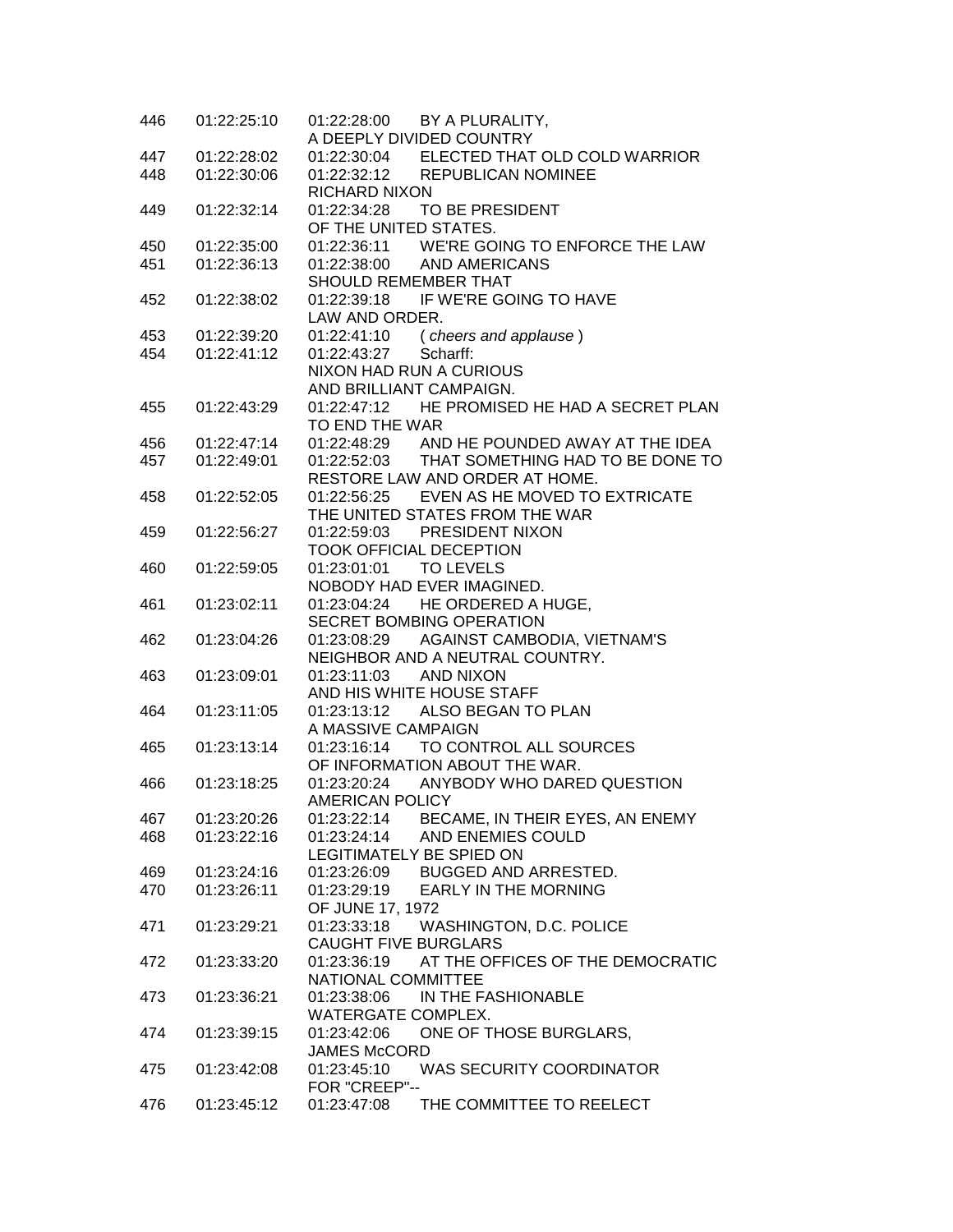|     |             | THE PRESIDENT.                                  |
|-----|-------------|-------------------------------------------------|
| 477 | 01:23:49:10 | 01:23:50:24<br>WHEN TWO WASHINGTON POST         |
|     |             | <b>REPORTERS</b>                                |
| 478 | 01:23:50:26 | 01:23:53:05<br>BOB WOODWARD AND CARL BERNSTEIN, |
|     |             | PURSUED THE STORY                               |
| 479 | 01:23:53:07 | THEY UNCOVERED CONSPIRACY<br>01:23:56:20        |
|     |             | AT THE TOP.                                     |
| 480 | 01:23:58:09 | 01:24:02:04<br>THE WHITE HOUSE HAD THREATENED   |
|     |             | <b>CORPORATIONS WITH LEGAL PROBLEMS</b>         |
|     |             | IF THEY DIDN'T CONTRIBUTE<br>01:24:04:04        |
| 481 | 01:24:02:06 | <b>TO CREEP</b>                                 |
|     |             |                                                 |
| 482 | 01:24:04:06 | 01:24:07:24<br>AND THEN USED THE MILLIONS IN    |
|     |             | <b>ILLEGAL CAMPAIGN CONTRIBUTIONS</b>           |
| 483 | 01:24:07:26 | TO HIRE "DIRTY TRICKSTERS" TO<br>01:24:11:15    |
|     |             | SABOTAGE OPPOSITION CANDIDATES;                 |
| 484 | 01:24:11:17 | TO CREATE A "PLUMBERS" UNIT<br>01:24:13:06      |
| 485 | 01:24:13:08 | 01:24:16:03<br>TO BREAK IN ON                   |
|     |             | AND WIRETAP POLITICAL ENEMIES.                  |
| 486 | 01:24:16:05 | THEY ALSO USED<br>01:24:18:25                   |
|     |             | THE INTERNAL REVENUE SERVICE                    |
| 487 | 01:24:18:27 | 01:24:21:18<br>TO HARASS MORE THAN 4,000        |
|     |             | SO-CALLED ENEMIES.                              |
| 488 | 01:24:21:20 | THEY SPIED ON, SUBVERTED<br>01:24:24:00         |
|     |             | AND HARASSED                                    |
| 489 | 01:24:24:02 | 01:24:26:17<br>A VARIETY                        |
|     |             | OF AMERICAN DISSIDENTS.                         |
| 490 | 01:24:26:19 | 01:24:30:01<br>NIXON AND HIS MEN WORKED HARD    |
|     |             | TO COVER UP THEIR CRIMES                        |
| 491 | 01:24:30:03 | 01:24:31:21 BUT AS EACH NEW REVELATION BROKE    |
| 492 | 01:24:31:23 | 01:24:35:06 PRESSURE MOUNTED FOR                |
|     |             |                                                 |
|     |             | A CONGRESSIONAL INVESTIGATION.                  |
| 493 | 01:24:35:08 | 01:24:38:00<br>THE WATERGATE SCANDAL EVENTUALLY |
|     |             | LED TO A VOTE IN THE HOUSE                      |
| 494 | 01:24:38:02 | 01:24:39:24 TO IMPEACH THE PRESIDENT.           |
| 495 | 01:24:39:26 | Speaker:<br>01:24:43:25                         |
|     |             | SIGNIFY BY SAYING "AYE",                        |
|     |             | ALL THOSE OPPOSED, "NO".                        |
| 496 | 01:24:43:27 | 01:24:45:02<br>Man:                             |
|     |             | MR. FLOWERS.                                    |
| 497 | 01:24:45:04 | 01:24:46:02<br>AYE.                             |
| 498 | 01:24:46:04 | 01:24:47:06<br>MR. MANN.                        |
| 499 | 01:24:47:08 | 01:24:48:06<br>AYE.                             |
| 500 | 01:24:48:08 | 01:24:49:18<br>MR. DRINAN.                      |
| 501 | 01:24:49:20 | 01:24:51:02<br>AYE.                             |
| 502 | 01:24:51:04 | 01:24:53:25<br>Scharff:                         |
|     |             | <b>BUT BEFORE NIXON</b>                         |
|     |             | COULD BE BROUGHT TO TRIAL                       |
| 503 | 01:24:53:27 | HE RESIGNED IN DISGRACE<br>01:24:59:23          |
|     |             | <b>ON AUGUST 8, 1974.</b>                       |
| 504 | 01:24:59:25 | 01:25:03:01<br>TO LEAVE OFFICE                  |
|     |             | BEFORE MY TERM IS COMPLETED                     |
|     |             |                                                 |
| 505 | 01:25:03:03 | IS ABHORRENT TO EVERY INSTINCT<br>01:25:06:06   |
|     |             | IN MY BODY.                                     |
| 506 | 01:25:08:10 | 01:25:13:04<br>BUT AS PRESIDENT, I MUST PUT     |
|     |             | THE INTERESTS OF AMERICA FIRST.                 |
| 507 | 01:25:17:05 | 01:25:20:00<br>THEREFORE, I SHALL RESIGN        |